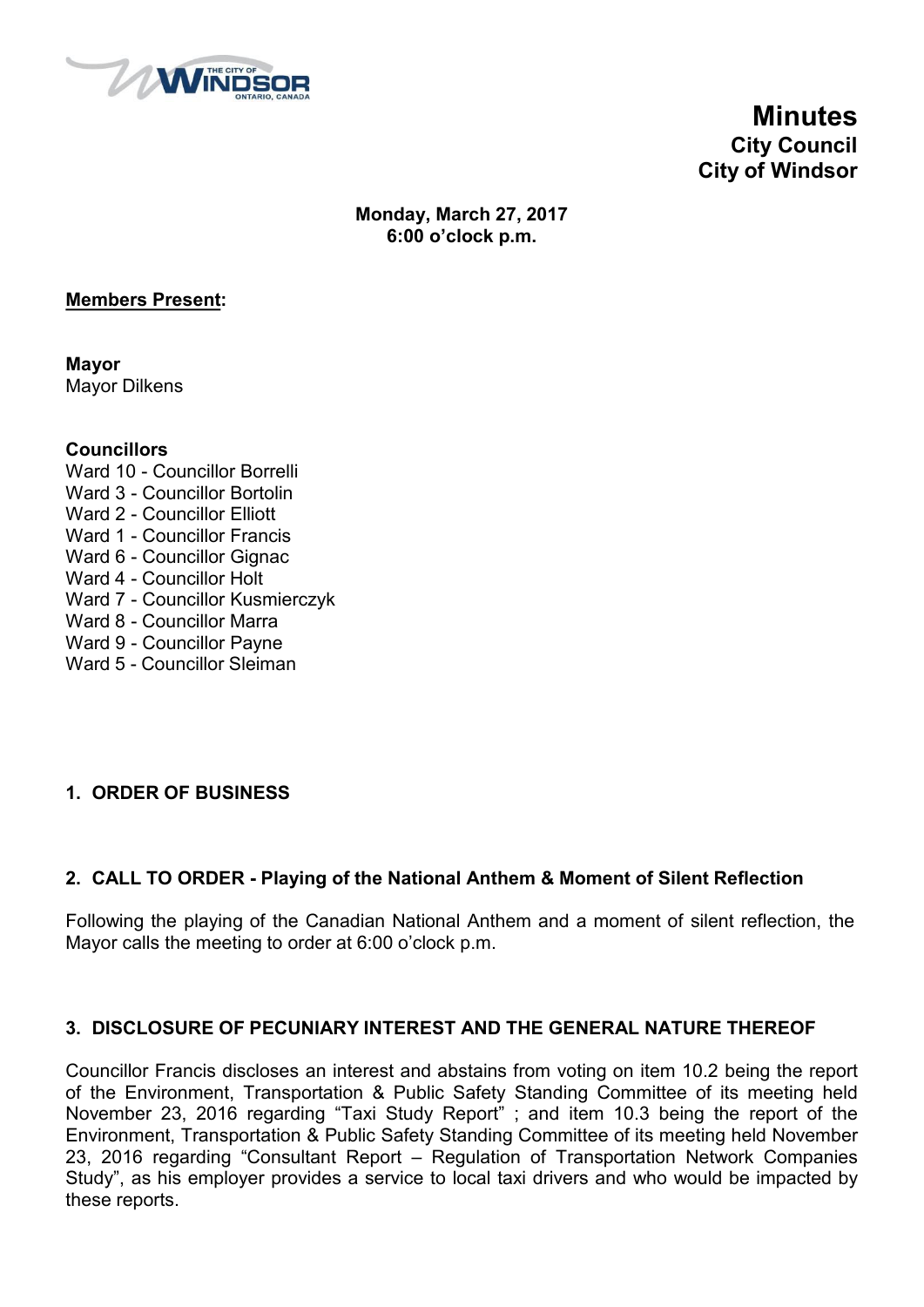### **4. ADOPTION OF THE MINUTES**

#### **4.1 Council Minutes March 6, 2017**

Moved by: Councillor Holt Seconded by: Councillor Kusmierczyk

That the Minutes of the regular meeting of Council held March 6, 2017 **BE ADOPTED** as presented. Carried.

#### **5. NOTICE OF PROCLAMATIONS**

"World Down Syndrome Day" – March 21, 2017 "Parkinson Awareness Month" – April 2017

#### **6. COMMITTEE OF THE WHOLE**

Moved by: Councillor Marra Seconded by: Councillor Payne

That Council do now rise and move into Committee of the Whole with the Mayor presiding for the purpose of dealing with:

(a) communication items;

- (b) consent agenda;
- (c) hearing requests for deferrals, referrals and/or withdrawals of any items of business;
- (d) hearing presentations and delegations;
- (e) consideration of business items;
- (f) consideration of Committee reports:
	- (i) **Report of Special In-Camera Meeting or other Committee as may be held prior to Council** (if scheduled); and

(g) consideration of by-laws 42-2017 through 52-2017 (inclusive). **Carried** 

#### **7. COMMUNICATIONS INFORMATION PACKAGE**

#### **7.1 Correspondence for the Council Meeting held March 27, 2017**

Moved by: Councillor Sleiman Seconded by: Councillor Borrelli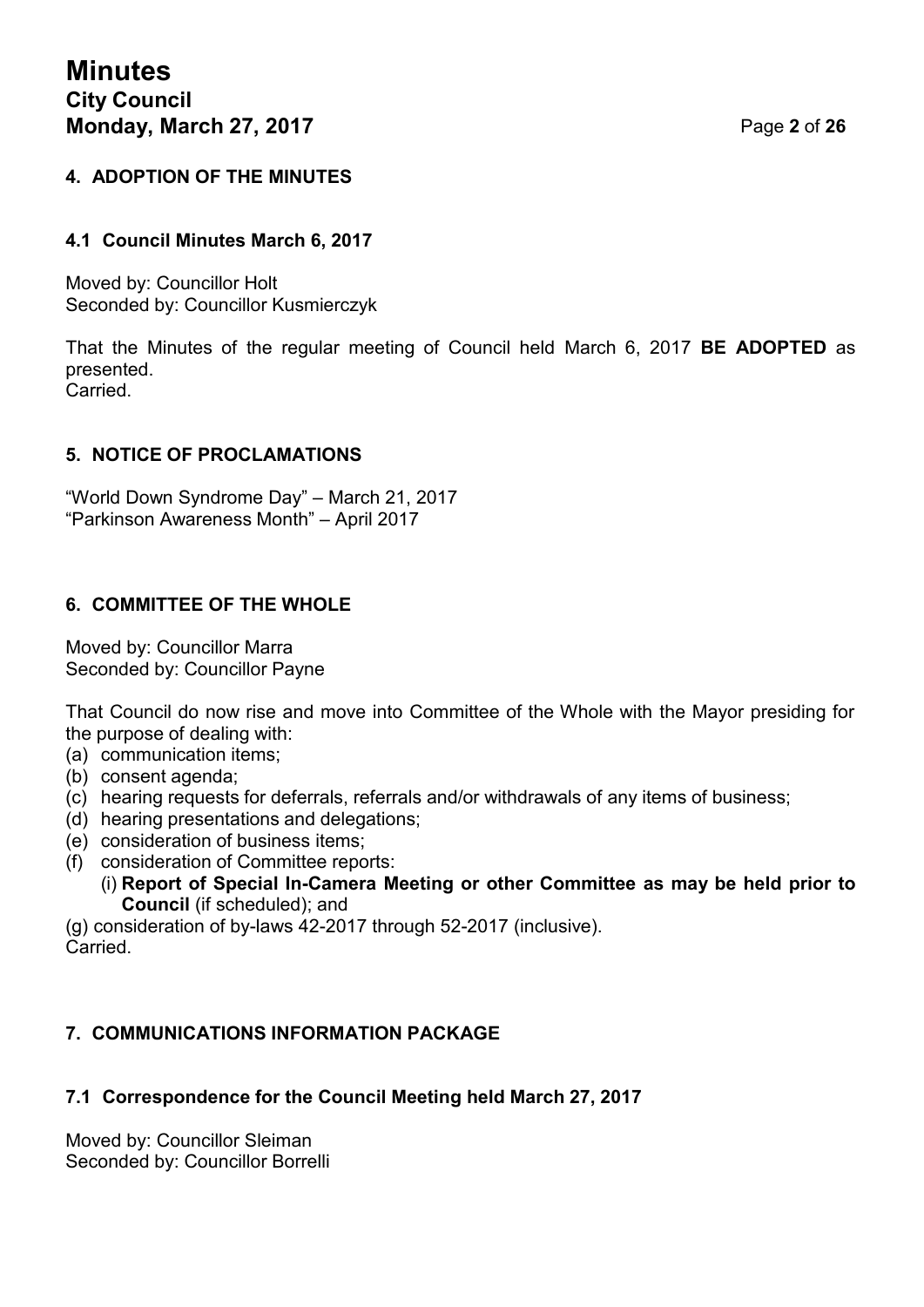# **Minutes City Council Monday, March 27, 2017** Page **3** of **26**

Decision Number: CR168/2017

That the following Communication Items 7.1.1 to 7.1.5, 7.1.7 to 7.1.16, and 7.1.18 inclusive, as set forth in the Council Agenda **BE REFERRED** as noted:

| No.   | Sender                                                             | Subject                                                                                                                                                                                                                                                                  |
|-------|--------------------------------------------------------------------|--------------------------------------------------------------------------------------------------------------------------------------------------------------------------------------------------------------------------------------------------------------------------|
| 7.1.1 | Minister of<br>Infrastructure and<br>Communities                   | Response to letter regarding Council Resolution<br>CR745/2016<br>(attached)<br>regarding<br>Federal<br>Infrastructure Phase 2 Incrementality Resolution.<br><b>City Engineer</b><br><b>Chief Financial Officer &amp; City Treasurer</b><br>Note & File<br><b>MMA2016</b> |
| 7.1.2 | Ministry of the<br><b>Environment</b> and<br><b>Climate Change</b> | Environmental Compliance Approval for storm and<br>sanitary sewers to be constructed on Fariview<br>Boulevard from Edgar Street to Tranby Boulevard.<br><b>City Engineer</b><br>Note & File<br>SW/12766                                                                  |
| 7.1.3 | <b>Ontario Municipal</b><br><b>Board</b>                           | Notice of Appeal by K. Schincariol and J. LaLonde -<br>By-Law 25-2017 (Zoning By-Law Amendment -<br>Royalty Homes, 3118 Northway Avenue)<br><b>City Planner</b><br><b>City Solicitor</b><br>Note & File<br>ZB/12623                                                      |
| 7.1.4 | <b>Ontario Municipal</b><br><b>Board</b>                           | Notice of Appeal by R. Mancini and R. Mancini -<br>By-Law 25-2017 (Zoning By-Law Amendment -<br>Royalty Homes, 3118 Northway Avenue)<br><b>City Planner</b><br><b>City Solicitor</b><br>Note & File<br>ZB/12623                                                          |
| 7.1.5 | <b>Ontario Municipal</b><br><b>Board</b>                           | Notice of Appeal by B. Ye and Y. Xie - By-Law 25-<br>2017 (Zoning By-Law Amendment -<br>Royalty<br>Homes, 3118 Northway Avenue)<br><b>City Planner</b><br><b>City Solicitor</b><br>Note & File<br>ZB/12623                                                               |
| 7.1.6 | Ministry of Education                                              | Update on Pupil Accommodation<br>Reviews and<br>support<br>for<br>education<br>in<br>rural<br>remote<br>and<br>communities<br>Note & File<br>ME2017                                                                                                                      |
| 7.1.7 | <b>Windsor Utilities</b><br>Commission (WUC)                       | Summary Report to Municipalities - Schedule 22<br>(2016 Annual Compliance Report) - Drinking Water<br>System Number 220003421<br><b>City Engineer</b><br>Note & File                                                                                                     |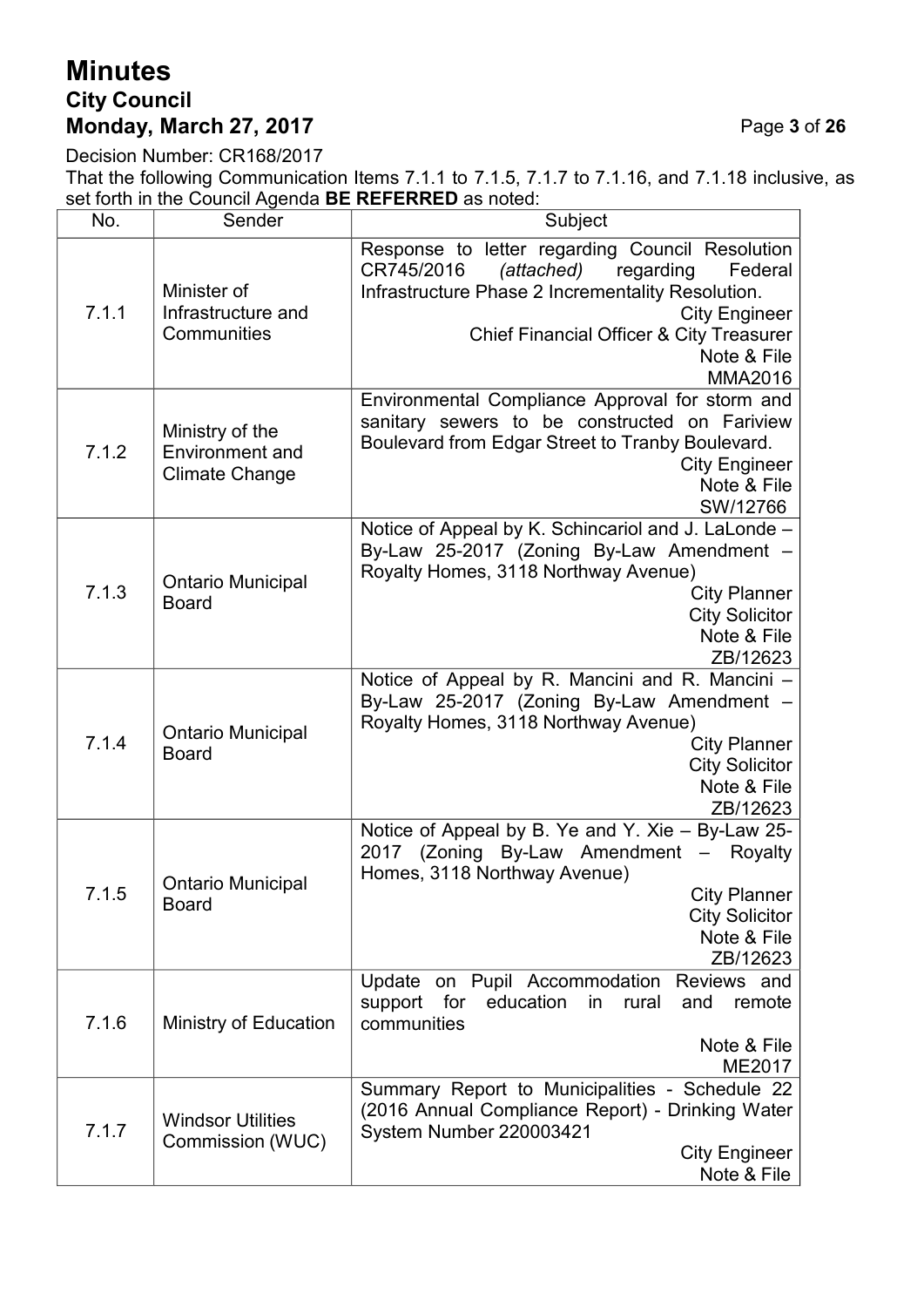# **Minutes City Council Monday, March 27, 2017** Page **4** of **26**

| No.    | Sender                                    | Subject                                                                                                |
|--------|-------------------------------------------|--------------------------------------------------------------------------------------------------------|
|        |                                           | EI/10108                                                                                               |
| 7.1.8  |                                           | 2016 S&P Bond Rating for the City of Windsor                                                           |
|        | <b>Standards &amp; Poor</b>               | <b>Chief Financial Officer/City Treasurer</b>                                                          |
|        | Global                                    | Note & File                                                                                            |
|        |                                           | AF2017                                                                                                 |
|        | Manager of<br>Development<br>Applications | Application of Cierra Meadows Development Ltd. for                                                     |
|        |                                           | Zoning Amendment at 0 Guy Street to increase the                                                       |
| 7.1.9  |                                           | total lot coverage and front yard coverage.                                                            |
|        |                                           | Note & File<br>ZB/12788                                                                                |
|        |                                           | of<br>Sozanski<br>Application<br><b>Borys</b><br>for<br>Zoning                                         |
|        |                                           | Amendment at 702 Rankin Avenue to allow a semi                                                         |
|        | Manager of                                | detached dwelling to be permitted as an additional                                                     |
| 7.1.10 | Development<br>Applications               | use.                                                                                                   |
|        |                                           | Note & File                                                                                            |
|        |                                           | ZB/12787                                                                                               |
|        |                                           | Site Plan Approval Application, Tania lacobelli -                                                      |
|        |                                           | Baird AE, 2250 Banwell Road to convert a vacant                                                        |
| 7.1.11 | Manager of Urban                          | lot into two apartments buildings with a total of 76                                                   |
|        | Design                                    | units                                                                                                  |
|        |                                           | Note & File                                                                                            |
|        |                                           | ZS/12778<br>Site Plan Approval Application, Ettore Bonato, 1346                                        |
|        | Manager of Urban<br>Design                | Ottawa Street to build a second floor addition                                                         |
|        |                                           | containing a single dwelling onto an existing one-                                                     |
| 7.1.12 |                                           | storey hair salon                                                                                      |
|        |                                           | Note & File                                                                                            |
|        |                                           | ZS/12779                                                                                               |
|        | Manager of Urban<br>Design                | Site Plan Approval Application of Conseil Scolaire                                                     |
|        |                                           | Catholique – St. Edmond to permit a parking lot at                                                     |
| 7.1.13 |                                           | 1880 Totten Street.                                                                                    |
|        |                                           | Note & File                                                                                            |
|        |                                           | ZS/12792                                                                                               |
|        | Manager of Urban<br>Design                | Site Plan Approval Application of Conseil Scolaire<br>Catholique – George P Vanier to permit a bus bay |
| 7.1.14 |                                           | at 6200 Edgar Street.                                                                                  |
|        |                                           | Note & File                                                                                            |
|        |                                           | ZS/11832                                                                                               |
|        | Manager of Urban<br>Design                | Site Plan Approval application of City of Windsor -                                                    |
| 7.1.15 |                                           | South Windsor Recreation to permit a parking lot                                                       |
|        |                                           | addition at 2555 Pulford Street.                                                                       |
|        |                                           | Note & File                                                                                            |
|        |                                           | ZS/12218                                                                                               |
| 7.1.16 | Manager of Urban<br>Design                | Site Plan Approval application of University of                                                        |
|        |                                           | Windsor to permit a Science & Innovation Facility at                                                   |
|        |                                           | 401 Sunset.                                                                                            |
|        |                                           | Note & File                                                                                            |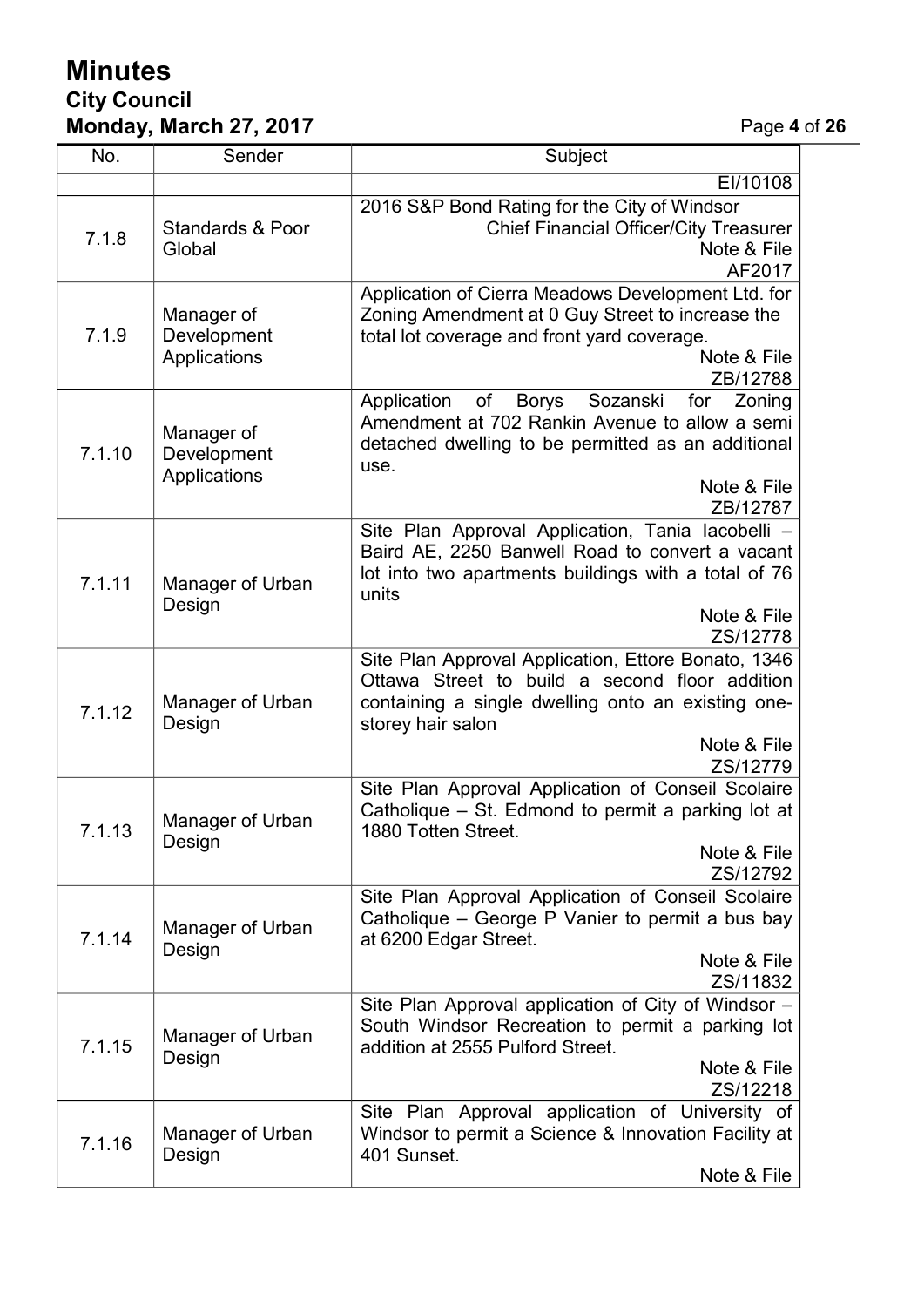# **Minutes City Council Monday, March 27, 2017** Page **5** of **26**

| No.    | Sender                                             | Subject                                                                                                                                                                               |
|--------|----------------------------------------------------|---------------------------------------------------------------------------------------------------------------------------------------------------------------------------------------|
|        |                                                    | ZS/12793                                                                                                                                                                              |
| 7.1.17 | President, Earth Day<br><b>Network</b>             | Invitation to participate in Earth Day Network's 2017<br>Global Day of Conversion.                                                                                                    |
|        |                                                    | <b>City Engineer</b><br><b>COUNCIL DIRECTION REQUESTED, otherwise</b><br>Note & File<br>EI/10822                                                                                      |
| 7.1.18 | Secretary/Treasurer,<br>Committee of<br>Adjustment | Agenda for Committee of Adjustment meeting to be<br>held Thursday, April 6, 2017 at 3:30 p.m., Council<br>Chambers, 3rd Floor, Windsor City Hall.<br>Note & File<br>ZC <sub>201</sub> |

**Carried** 

#### **7.1.6 Update on Pupil Accommodation Reviews and support for education in rural and remote communities**

Moved by: Councillor Marra Seconded by: Councillor Bortolin

Decision Number: CR169/2017

That the correspondence from the Ministry of Education dated March 6, 2017 regarding recent public accommodation reviews, **BE RECEIVED**, and further, that this **BE REFERRED** to the City and School Boards Liaison Committee for further review and consideration. **Carried** 

Clerk's File: ME2017

#### **7.1.17 Invitation to participate in Earth Day Network's 2017 Global Day of Conversion**

Moved by: Councillor Holt Seconded by: Councillor Francis

#### Decision Number: CR170/2017

That the correspondence from the President of Earth Day Network dated March 27, 2017 regarding "Earth Day Network's 2017 Global Day of Conversation" **BE RECEIVED**, and further, that this **BE REFERRED** to the Windsor Essex County Environment Committee (WECEC) for further review and consideration. **Carried** 

Clerk's File: EI/10822

#### **8. CONSENT AGENDA**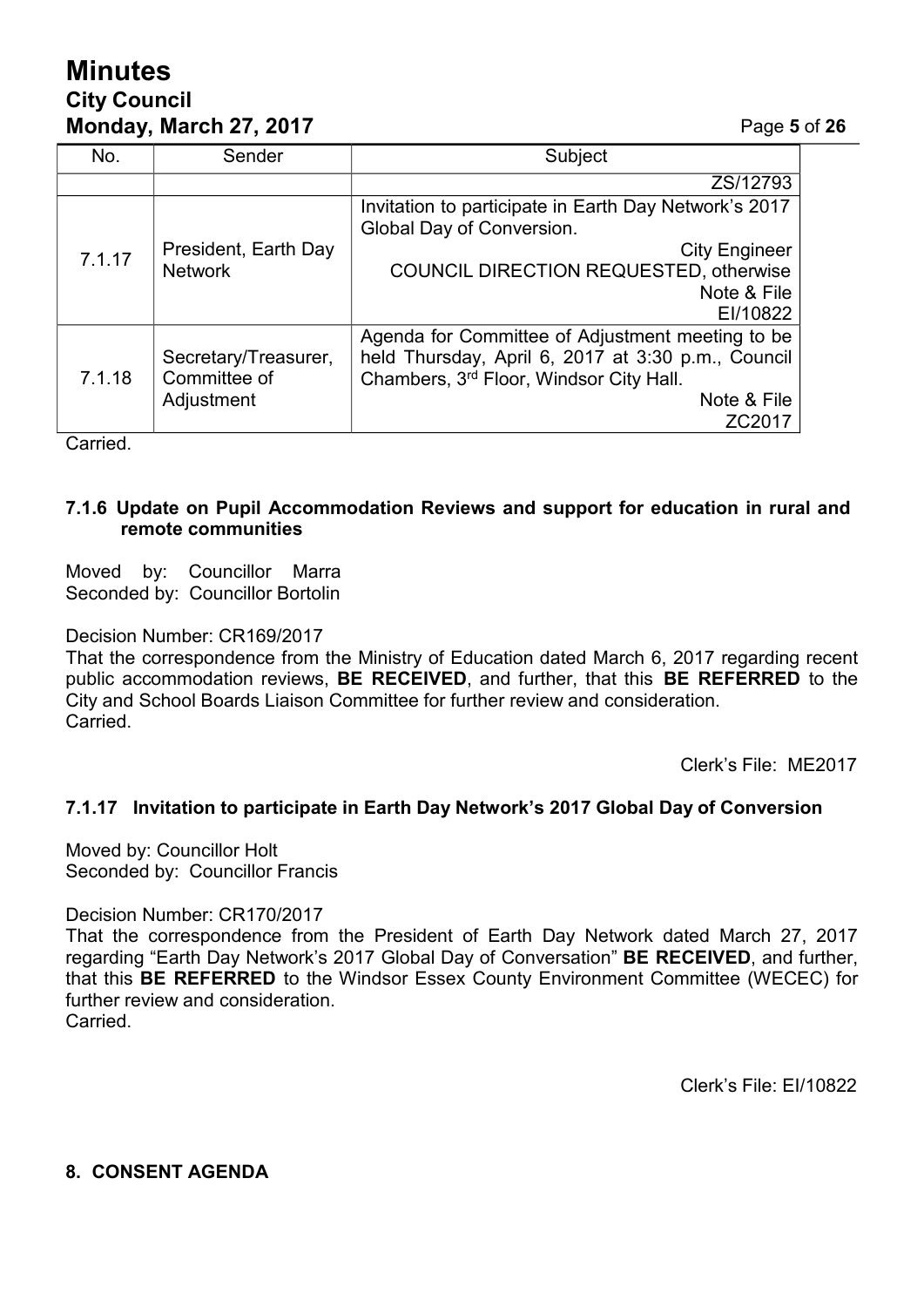# **Minutes City Council Monday, March 27, 2017** Page **6** of **26 CR171/2017 AMENDED BY CR260/2017 ADOPTED MAY 8, 2017**

#### **8.1 Little River PCP Diesel Generator and Motor Control Centre Upgrades Tender #14- 17\_Ward 5,6,7,8,9**

Moved by: Councillor Bortolin Seconded by: Councillor Elliott

Decision Number: CR171/2017

- 1) That the Chief Administrative Officer and City Clerk **BE AUTHORIZED** to sign a contract with the low bidder, Vollmer, Inc. in the amount of \$2,830,460.70  $\sqrt{\text{excluding HST}}$ , satisfactory in technical content to the City Engineer, in financial content to the City Treasurer, and in form to the City Solicitor, and;
- 2) That additional funding totalling \$1,554,400 **BE TRANSFERRED** from the Pollution Control Reserve (Fund 208) to the LRPCP Diesel #1&2/Dist Switchgear project (7141039).

**Carried** 

Report Number: C 37/2017 Clerk's File: SW/12784

#### **CR172/2017 AMENDED BY CR260/2017 ADOPTED MAY 8, 2017**

**8.2 Approval of Tender No. 168-16 Diesel Generator Upgrades at Little River Pollution Control Plant and Diesel Generator Purchase at Lou Romano Water Reclamation Plant, Tender No. 169-16 Switchgear Upgrades at Little River PCP and Tender No. 170-16 Motor Control Centre Upgrades at Little River PCP**

Moved by: Councillor Bortolin Seconded by: Councillor Elliott

Decision Number: CR172/2017

- I. That the Chief Administrative Officer and City Clerk **BE AUTHORIZED** to sign a contract with CF Industrial, Inc. the low bidder for the 3 Diesel Generators, in the amount of \$1,682,500.00 √excluding HST√ satisfactory in technical content to the City Engineer, in financial content to the City Treasurer, and in form to the City Solicitor, and;
- II. That the Chief Administrative Officer and City Clerk **BE AUTHORIZED** to sign a contract with Eaton Industries Canada the low bidder for the Switchgear and MCC, in the amount of \$277,884.00 √excluding HST√ and \$218,027.00 √excluding HST√ satisfactory in technical content to the City Engineer, in financial content to the City Treasurer, and in form to the City Solicitor.

**Carried** 

Report Number: C 25/2017 Clerk's File: SW/12784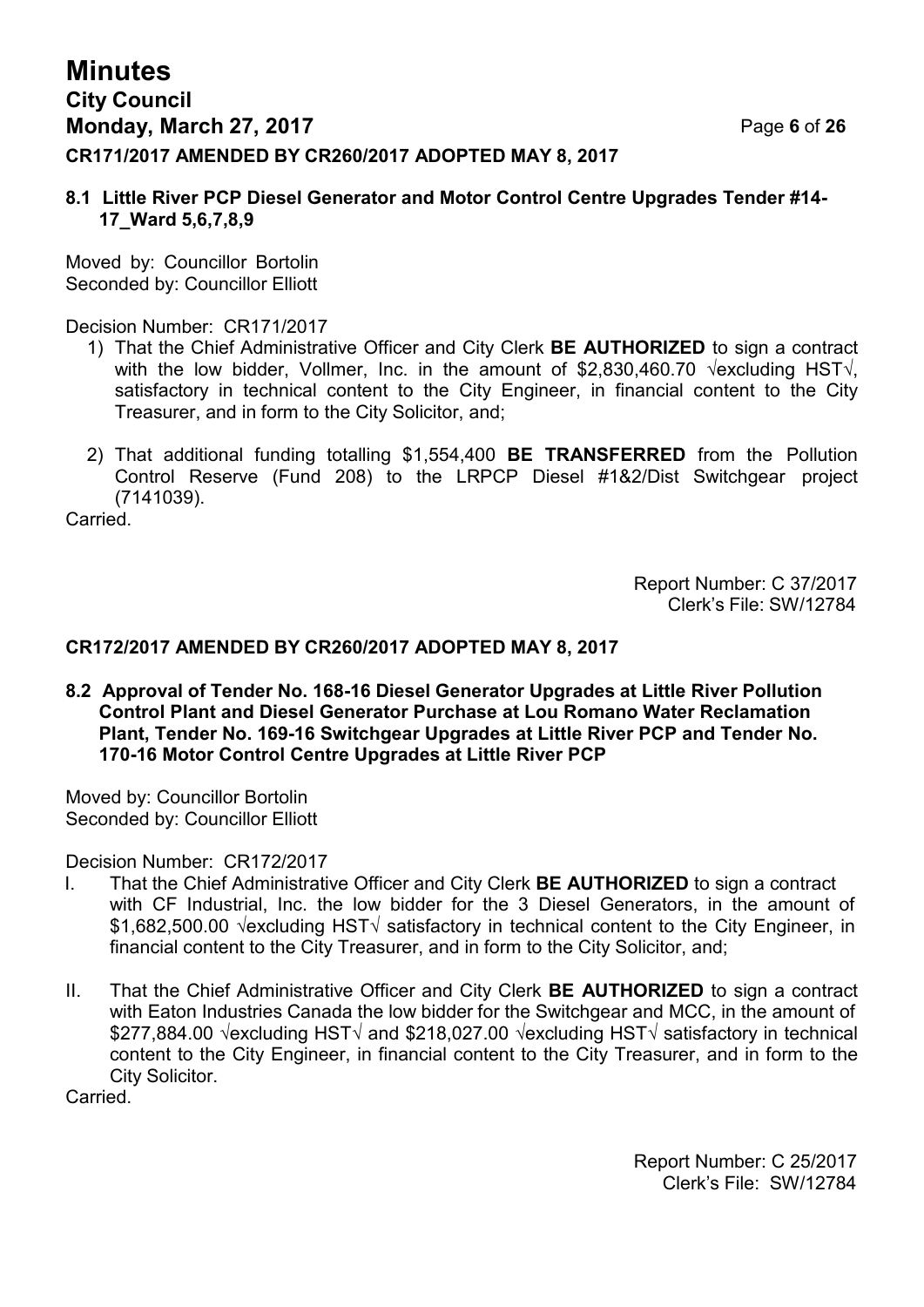# **Minutes City Council Monday, March 27, 2017** Page **7** of **26**

### **8.3 Sewer Relining Rehabilitation E.C. Row Expressway - RFT 6-17**

Moved by: Councillor Bortolin Seconded by: Councillor Elliott

Decision Number: CR173/2017

#### I. That the following low tender **BE ACCEPTED:**

| Tenderer:                       | <b>Edgewater Sewer Services Inc.</b><br>12733 County Road 42<br>Tecumseh, ON N8N 2L9 |
|---------------------------------|--------------------------------------------------------------------------------------|
| Work:                           | Sewer Relining Rehabilitation E.C. Row<br>Expressway<br>Tender 6-17                  |
| <b>Total Tendered</b><br>Price: | \$1,102,388.13 (excluding HST)                                                       |
| <b>Accounts</b><br>Charged:     | 007-5410-9998-14034-7169001<br><b>Flood Abatement Measures Project</b>               |

And, that the Chief Administrative Officer and City Clerk **BE AUTHORIZED** to sign a contract with the low tenderer (Edgewater Sewer Services Inc.), satisfactory in form to the City Solicitor, in technical content to the City Engineer, and in financial content to the Chief Financial Officer and City Treasurer, for Tender No. 6-17.

II. That **APPROVAL BE GIVEN** to transfer the remaining funding up to \$592,075.00 from the approved 2008, 2009 and 2010 Capital Budget for City Wide Culvert Inspection / Repair (Project ID 7082020) to Project ID 7169001 Class 14034 to fund work under Tender 6-17. **Carried** 

> Report Number: C 39/2017 Clerk's File: SW/12785

#### **8.4 Declaration of the Improved Property Known Municipally as 930 Marion Avenue Surplus and Authority to Sell 930 Marion Avenue (former DeSantis School) - Ward 4**

Moved by: Councillor Bortolin Seconded by: Councillor Elliott

Decision Number: CR167/2017

- I. That the following improved parcel of land **BE DECLARED** surplus:
	- Municipal address: 930 Marion Avenue situate on the east side of Marion Avenue, between Niagara Street and Erie Street East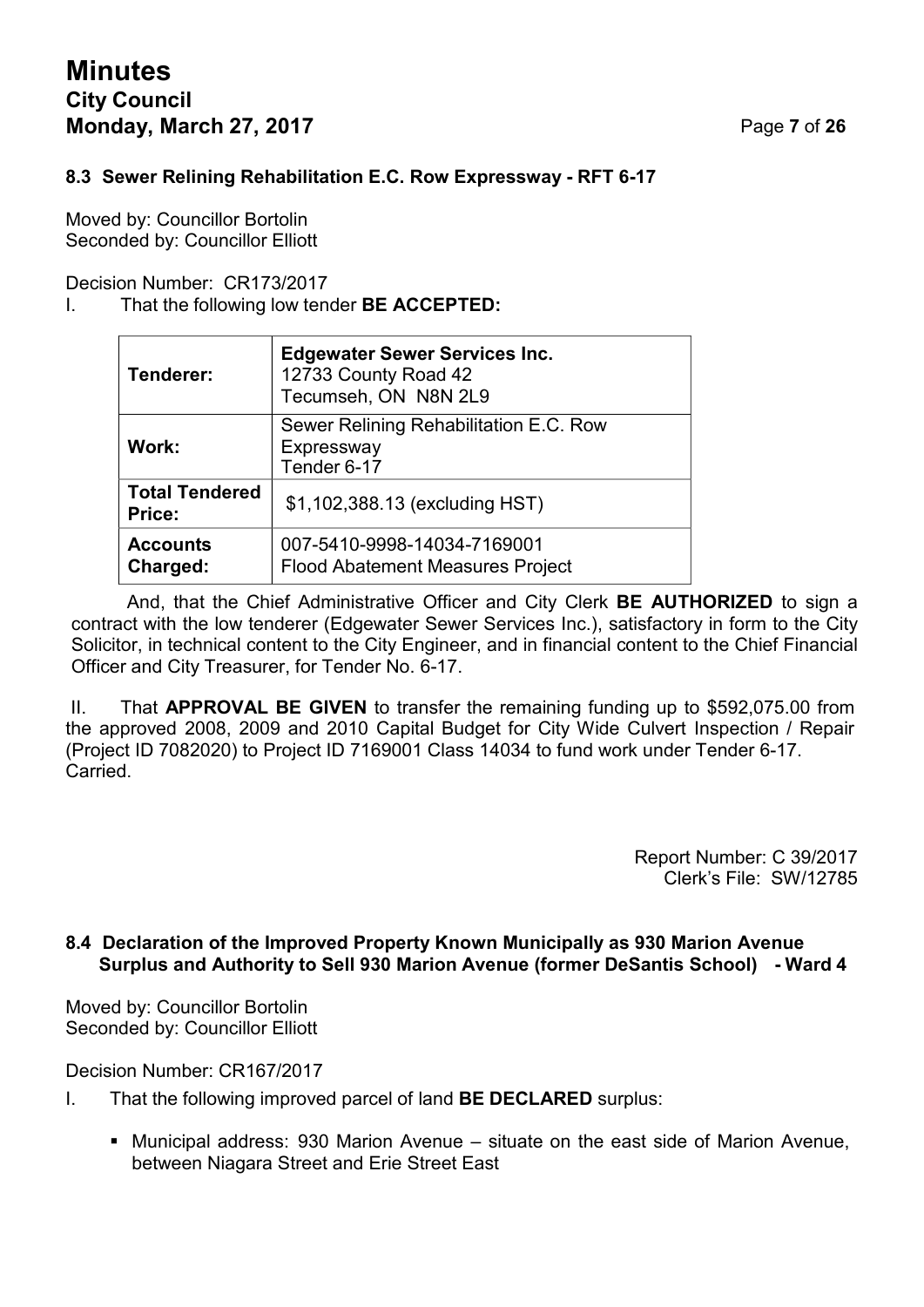# **Minutes City Council Monday, March 27, 2017** Page **8** of **26**

- Legal Description: Lots 67 to 74, inclusive**,** Registered Plan 575, Part Lot 66, Registered Plan 575 as in R437701 and Part Lot 75, Registered Plan 575 as in WC25470
- Approximate Lot size: 464.67' (141.63 m) x irregular
- Approximate Area: 66,646.8 sq ft (6,191.69 m<sup>2</sup>)
- Improvements: two-storey institutional building with approximate total area of 45,942 sq ft (4,268.15m<sup>2</sup> )
- II. That the Manager of Real Estate Services **BE DIRECTED** to give notice to the Downtown Windsor Community Collaborative ("**DWCC**") to vacate the Property on or before May 15, 2017.
- III. That the Manager of Real Estate Services **BE AUTHORIZED** to offer the improved parcel of land municipally known as 930 Marion Avenue and legally described as Lots 67 to 74, inclusive**,** Registered Plan 575, Part Lot 66, Registered Plan 575 as in R437701 and Part Lot 75, Registered Plan 575 as in WC25470, for sale on the Multiple Listing Service at a list price to be determined by the Manager of Real Estate Services.

Carried.

Report Number: C 44/2017 Clerk's File: APM2017

### **8.5 Declaration of the Vacant Parcel of Land Municipally Known as 0 Tecumseh Road East Surplus and Authority to Offer the Land for Sale - Ward 7**

Moved by: Councillor Bortolin Seconded by: Councillor Elliott

Decision Number: CR174/2017

- I. That the following vacant parcel of land **BE DECLARED** surplus:
	- Municipal address:
		- 0 Tecumseh Road East a rectangular shaped parcel situate on the north side of Tecumseh Road East, opposite Forest Glade Drive
	- Legal Description:
	- Part of Lot 137, Concession 1, designated as Part of Parts 6 and 7 on Plan 12R-6359, to be further described on a new reference plan of survey, Parts 8 and 9 on Plan 12R-6359 and Part 1 on Plan 12R-9483
	- Lot area: approximately 1539.55 m<sup>2</sup> (16,571.58 sq ft)
- II. That the Manager of Real Estate Services **BE AUTHORIZED** to offer the vacant parcel of land municipally known as part of 0 Tecumseh Road East and legally described as Part of Lot 137, Concession 1, designated as Part of Parts 6 and 7 on Plan 12R-6359, to be further described on a new reference plan of survey, Parts 8 and 9 on Plan 12R-6359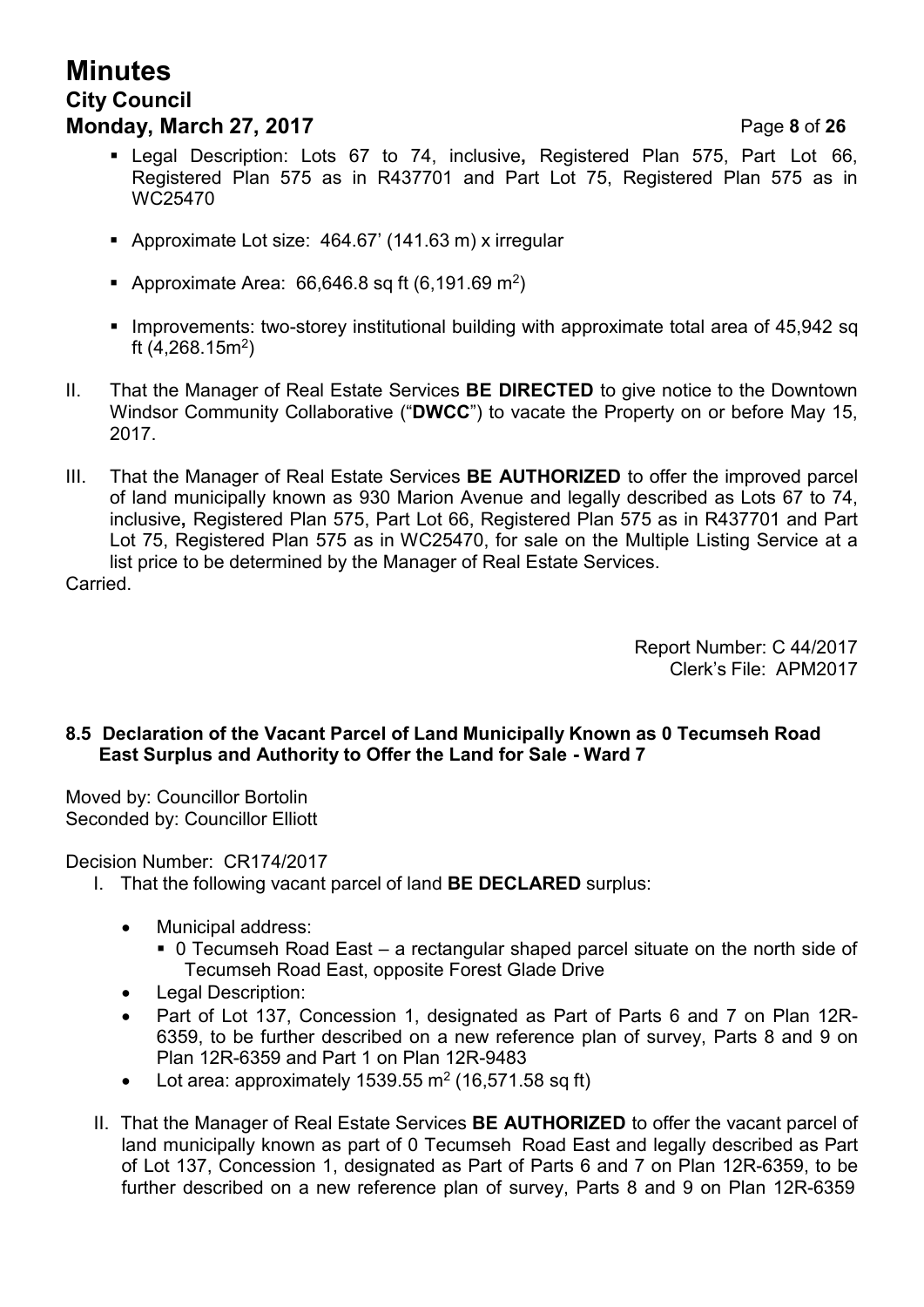# **Minutes City Council Monday, March 27, 2017** Page **9** of **26**

and Part 1 on Plan 12R-9483, for sale to the abutting property owners at a list price to be determined by the Manager of Real Estate Services or an independent appraisal, as appropriate.

**Carried** 

Report Number: C 48/2017 Clerk's File: APM2017

### **8.6 Public Transit Infrastructure Fund and Clean Water Waste Water Fund**

Moved by: Councillor Bortolin Seconded by: Councillor Elliott

#### Decision Number: CR164/2017

That in the event that written confirmation is received by the City indicating that funding has been approved under the Public Transit Infrastructure Fund (PTIF) or the Clean Water Waste Water Fund (CWWF) in respect of projects submitted by the City, Administration **BE AUTHORIZED** to make any expenditures/purchases that are related to those projects submitted to PTIF or CWWF provided such expenditures/purchases are within previously-approved budget amounts and that they are required to be made prior to the formal public announcements or agreement execution, due to project timelines and;

That the Chief Administrative Officer and City Clerk **BE AUTHORIZED** to take any such action and sign any such documentation as may be required to effect the recommendation noted above, subject to all documentation being satisfactory in legal form to the City Solicitor, in technical content to the City Engineer for CWWF and the Executive Director of Transit Windsor for PTIF and in financial content to the City Treasurer or,

That the Purchasing Manager **BE AUTHORIZED** to issue Purchase Orders as may be required to effect the recommendation noted above, subject to all specifications being satisfactory in technical content to the City Engineer for CWWF and the Executive Director of Transit Windsor for PTIF, to the City Solicitor for legal content and in financial content to the City Treasurer and,

That Council **APPROVE** Administration to execute the following project tasks as identified prior to confirmation of Clean Water Wastewater funding to mitigate project risks:

- Mount Carmel \$175,000 for design engineering
- Pontiac and St Paul Studies \$500,000 commence project
- Campbell / University Study \$400,000 commence project
- Zoom Condition Data \$150,000 to camera initial group of assets

And

That Council **APPROVE** the use of \$918,750 in Sewer Surcharge funding from anticipated project surpluses to fund the grant portion of the work stated above should CWWF funding not be awarded and;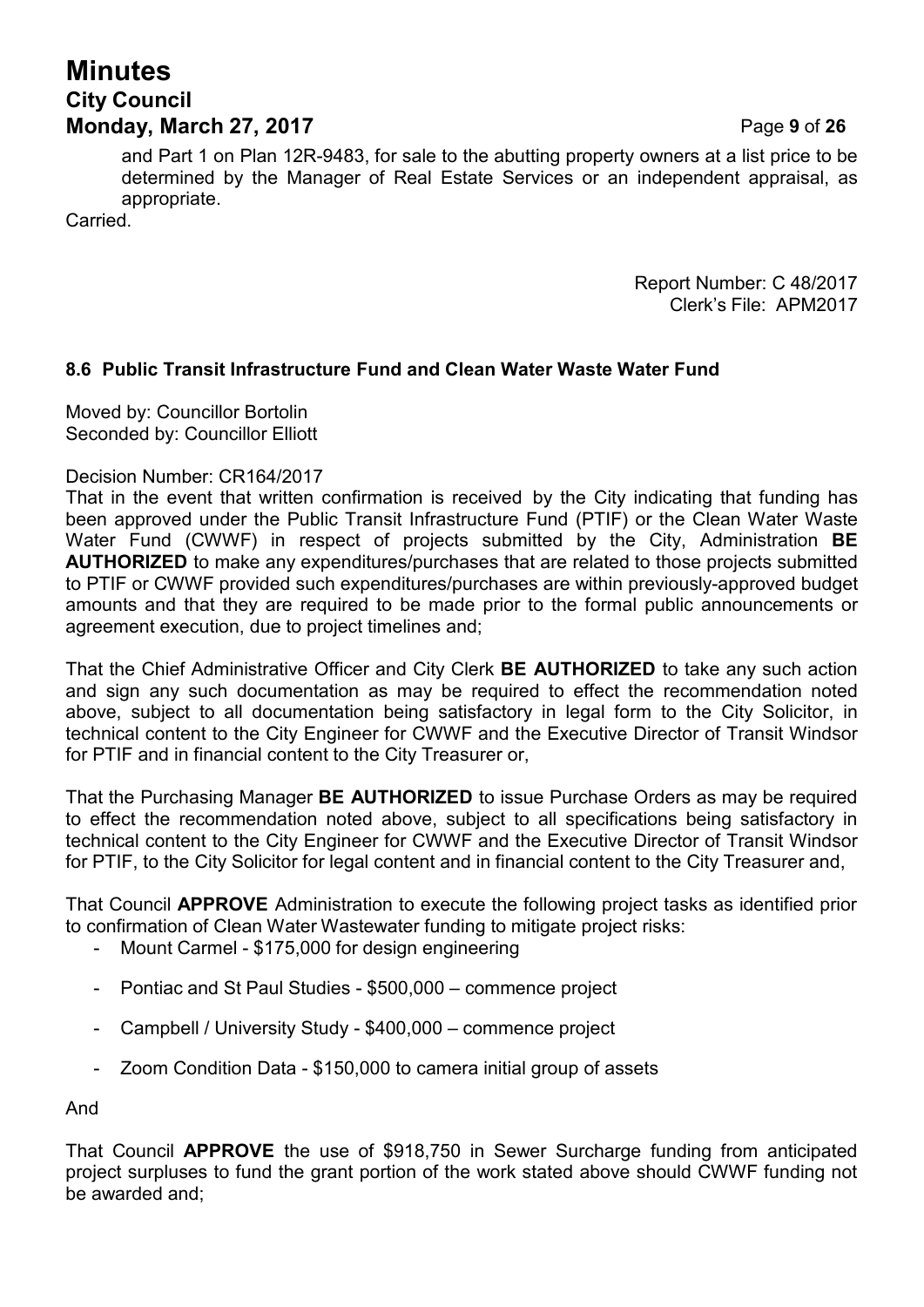That the use of the Sole Sources in CWWF as approved in CR653/2016 **BE CONFIRMED** to execute these tasks. **Carried** 

> Report Number: C 45/2017 Clerk's File: EI/12678

#### **8.7 Report No. 113 of the Windsor Accessibility Advisory Committee - Purchase of beach access mats and Mobi-Chairs for Sand Point Beach**

Moved by: Councillor Bortolin Seconded by: Councillor Elliott

Decision Number: CR175/2017 SDHC 463

That Report No. 113 of the Windsor Accessibility Advisory Committee indicating that approval be given to an expenditure in the upset amount of \$37,500 for the purchase of beach access mats and for two (2) Mobi-Chairs (amphibious rolling beach wheelchairs) for Sand Point Beach subject to the provisions of the Purchasing By-law 93-2012 and further, that a plaque be erected acknowledging the contribution by the Windsor Accessibility Advisory Committee and City Council **BE APPROVED.**

**Carried** 

Report Number: SCM 40/2017 Clerk's File: MB2017

#### **8.8 On Care For Cure Inc. Dragon Boat Races July 9, 2017 Sandpoint Beach - Ward 7**

Moved by: Councillor Bortolin Seconded by: Councillor Elliott

Decision Number: CR176/2017 SDHC 464

That the request from On Care For Cure Inc. to host the Dragon Boat Races event July 9, 2017, at Sandpoint Beach, and further, a request for a temporary road closure of Riverside Drive East between Martinique Drive and Clover Avenue **BE APPROVED** subject to the terms and conditions of the Special Event Agreement; and,

That Administration **RE REQUESTED** to have discussions with the organizing committee of On Care for Cure Inc. Dragon Boat Races to determine whether something visible can be erected on site at Sandpoint Beach in commemoration of the event. Carried.

> Report Number: S 36/2017 Clerk's File: SR/12765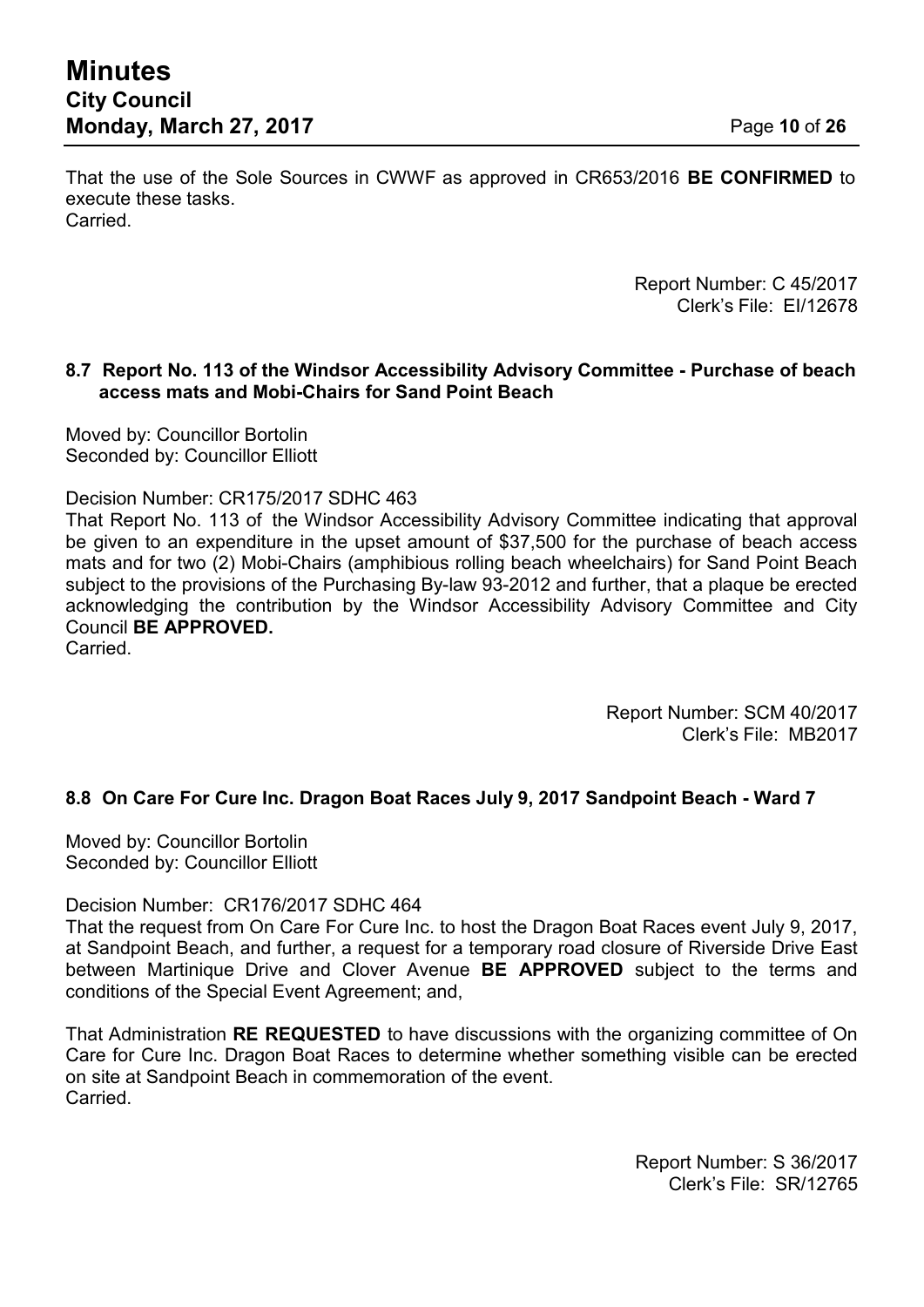#### **CR177/2017 AMENDED BY CR609/2017 ADOPTED October 2, 2017**

#### **8.9 P2 Producions Inc. Caribbean Fest July 28 and July 29, 2017 Riverfront Festival Plaza - Ward #3**

Moved by: Councillor Bortolin Seconded by: Councillor Elliott

Decision Number: CR177/2017

That the request from P2 Productions Inc. to host the Caribbean Fest event July 28 and July 29, 2017 , **BE APPROVED** subject to the terms and conditions of the Special Event Agreement; and further,

That the request from P2 Productions Inc. for approval of designation as 'Significant Event Status' for the purpose of applying for their liquor services **BE APPROVED.** Carried.

> Report Number: S 35/2017 Clerk's File: SR/12764

#### **8.10 Earth Hour Celebration 2017\_City Wide**

Moved by: Councillor Bortolin Seconded by: Councillor Elliott

Decision Number: CR178/2017

That the Report of the City Engineer dated February 3, 2017 entitled Earth Hour Celebration 2017 **BE RECEIVED** for information, and further,

That Administration **BE DIRECTED** to quantify the energy savings realized from participating in Earth Hour, and that this **BE REPORTED** back to Council. **Carried** 

> Report Number: S 29/2017 Clerk's File: APR2017

#### **11.1 Amendment to CR 50/17 to correct the HST component - City Wide**

Moved by: Councillor Bortolin Seconded by: Councillor Elliott

Decision Number: CR181/2017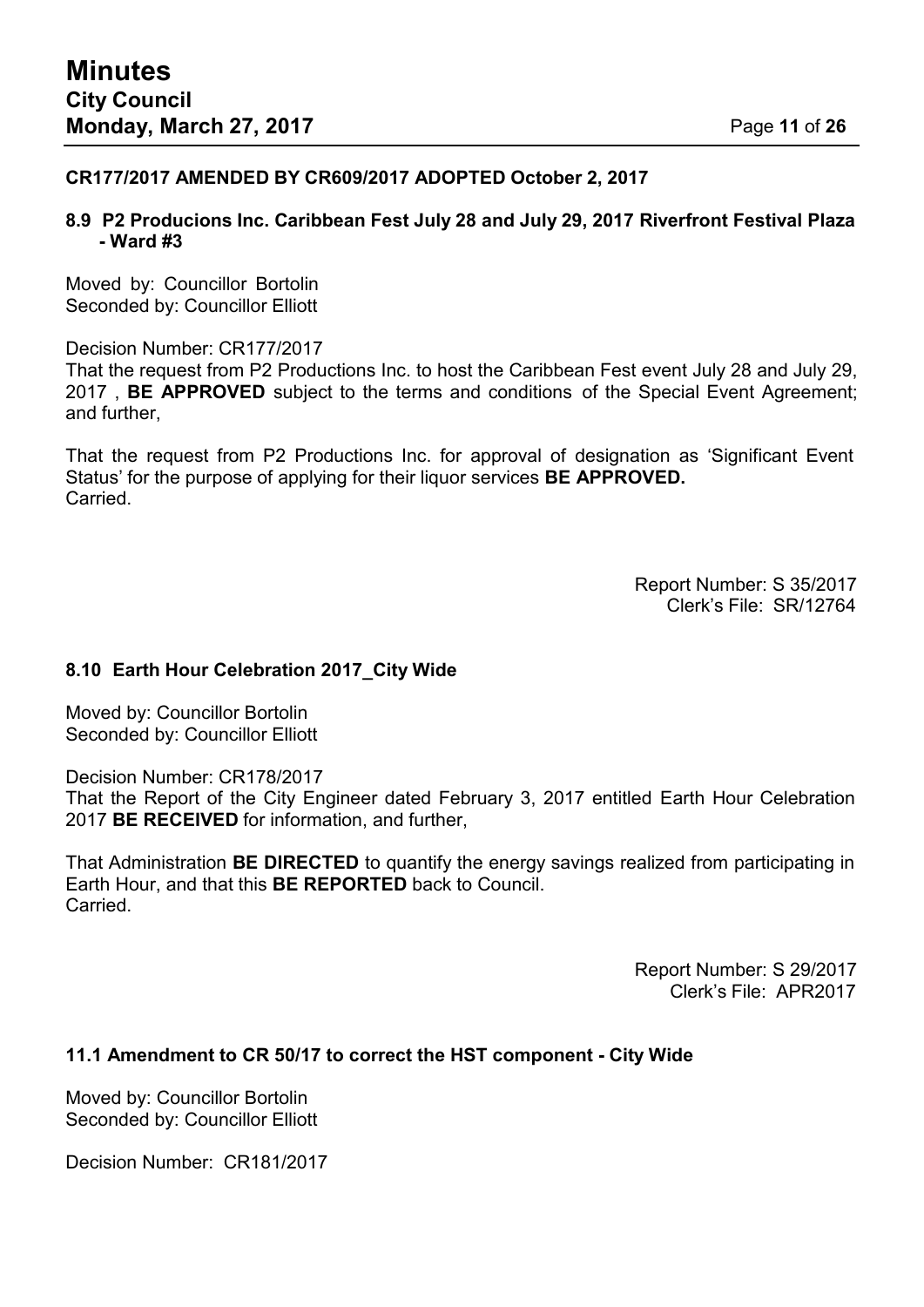# **Minutes City Council**

**Monday, March 27, 2017** Page **12** of **26** That City Council **APPROVE** the amendment to resolution CR50/2017 to delete the word "inclusive of non-recoverable HST", and replace with "excluding HST". Carried.

> Report Number: C 62/2017 Clerk's File: AS/12461

### **9. REQUEST FOR DEFERRALS, REFERRALS AND/OR WITHDRAWALS**

None requested.

### **10. PRESENTATIONS AND DELEGATIONS (5 Minute maximum per delegate)**

### **10.1 Rotary Centennial Plaza Project Riverfront Civic Terrace Ward 3**

#### **Janet Kelly representing the Rotary Club of Windsor (1918), and Stefan Fediuk, Parks Design and Development**

Janet Kelly representing the Rotary Club of Windsor (1918), and Stefan Fediuk, Parks Design and Development, appear before Council to speak in support of the proposed concept for the Rotary Centennial Plaza Project, and conclude by providing an overview of this initiative, including the Civic Terrace and Festival Plaza, the collaboration between the City of Windsor and Rotary, the concept plan, the time capsule, features such as shade trellis, tables with umbrellas, benches and swing benches.

#### **David Hanna, resident of Ward 1**

David Hanna, resident of Ward 1, appears before Council to provide comment regarding the proposed concept for the Rotary Centennial Plaza Project, suggesting this is an innovative plan that should be supported, and suggests that Council consider incorporating a green pathway, and to use soft lighting versus bright lighting.

Moved by: Councillor Gignac Seconded by: Councillor Sleiman

Decision Number: CR179/2017

- I. That the proposed concept for the Rotary Centennial Plaza Project as prepared by the Parks Department in collaboration with The Rotary Club of Windsor (1918) **BE APPROVED**; and further,
- II. That funds for the City's portion of the work **BE ALLOCATED** from the \$2.3 million allotment from the 2014 enhanced capital funding for the Central Riverfront Implementation Plan Project; and further,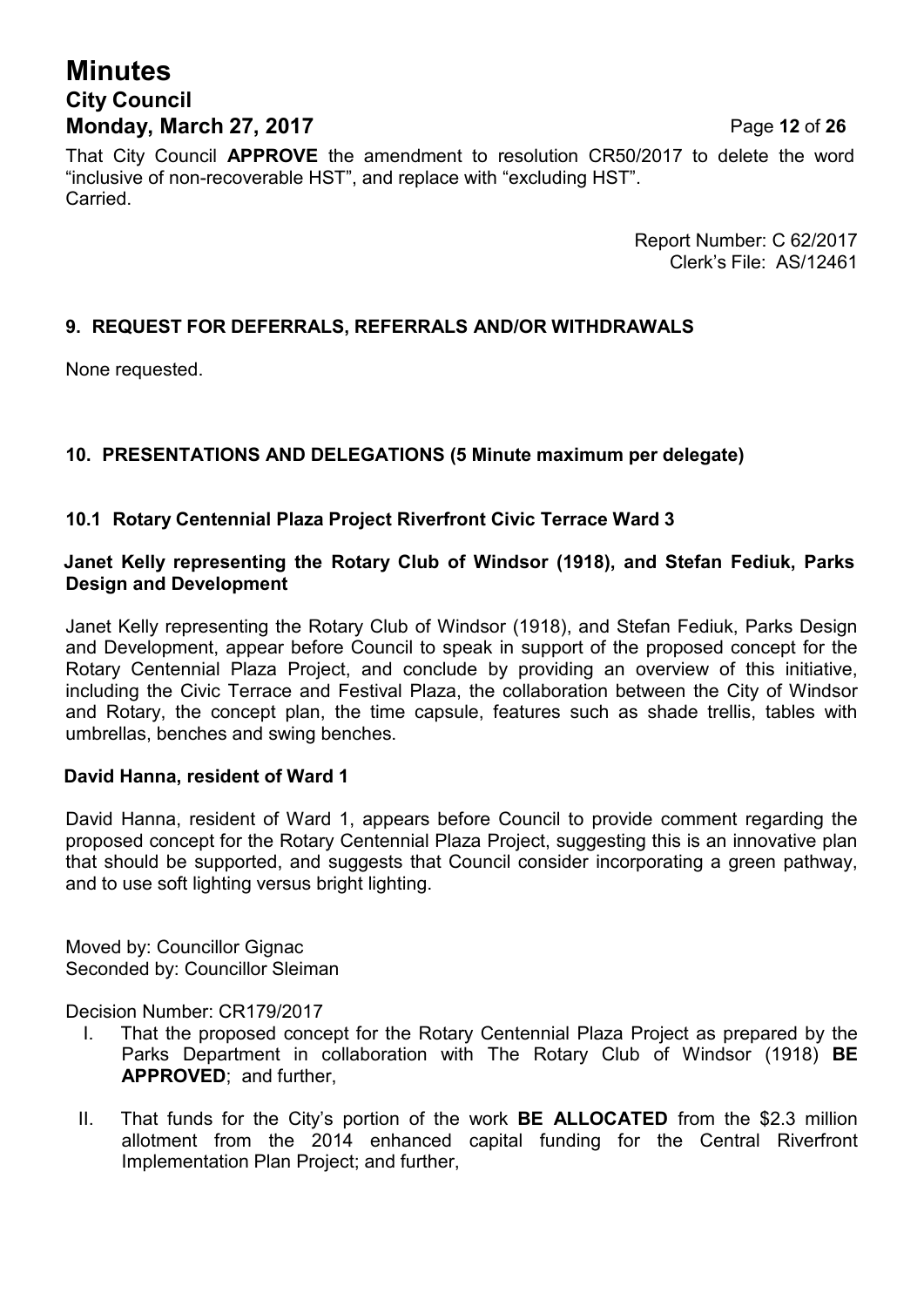# **Minutes City Council Monday, March 27, 2017** Page **13** of **26**

- III. That **AUTHORIZATION** be given to the City Solicitor or designate to develop an Agreement between the Corporation of the City of Windsor and The Rotary Club of Windsor (1918) for the Rotary Centennial Plaza Project to include: scope of work, installation of plaza, trellis, seating, lighting, site works, commemorative elements and civic amenities, each partner's obligations and responsibilities, the transfer of ownership of the plaza and all elements listed, and other rights to City of Windsor and the development of a Maintenance Agreement to provide funding on an annual basis over a ten year term to be utilized for future maintenance and repairs; and further,
- IV. That the CAO and the City Clerk **BE AUTHORIZED** to sign the Agreement, satisfactory in form to the City Solicitor, in financial content to the City Treasurer, and in technical content to the Executive Director of Recreation and Culture and the CLT of Parks and Recreation.

Carried.

Report Number: C 23/2017 Clerk's File: APM/4691

#### **10.2 Taxi Study Report AND**

#### **10.3 Consultant Report - "Regulation of Transportation Network Companies Study" - City Wide**

#### **Dr. James Cooper, Consultant, Taxi Research Partners Ltd.**

Dr. James Cooper, Consultant, Taxi Research Partners Ltd., appears before Council to provide an overview of the proposed "regulation of transportation network companies", including an overview of the study undertaken, approaches to regulation, state of the industry in Windsor, benefits and difficulties of the emerging market structure, options, assessment and recommendations, conclusions in brief, the regulation of transportation network companies, the regulation of taxis, and the regulation of livery vehicles.

Mayor Dilkens leaves the meeting at 6:58 o'clock p.m. and Councillor Elliott assumes the Chair.

Mayor Dilkens returns to the meeting at 7:01 o'clock p.m. and Councillor Elliott returns to his seat at the Council table.

#### **Chris Schafer, Uber Public Policy Manager – Canada**

Chris Schafer, Uber Public Policy Manager – Canada, appears before Council to provide comment regarding the proposed "regulation of transportation network companies", expressing support for Uber bylaws in Windsor, and provides a breakdown of policy issues in terms of those regulated in other Ontario municipalities, and concludes by providing a response on behalf of Uber to the submissions presented by Vets Cab.

#### **Samir Gharib, Vets Cab driver**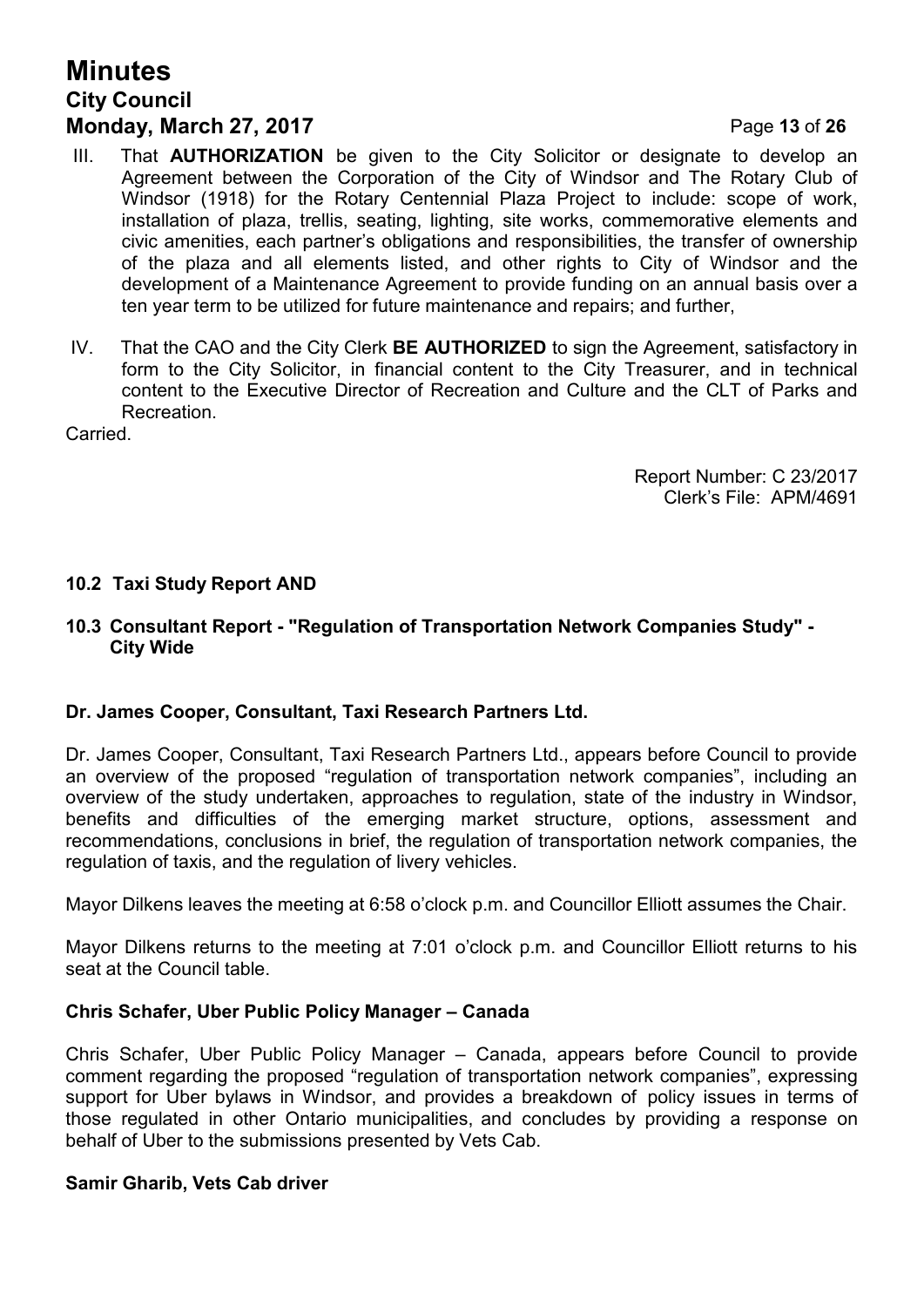## **Minutes City Council Monday, March 27, 2017** Page **14** of **26**

Samir Gharib, Vets Cab driver, appears before Council to provide comment regarding the proposed "regulation of transportation network companies", including an overview of the taxi industry and process it follows, as well a summary of the restrictions the city has imposed on them, and concludes by suggesting that the taxi community has served the needs of the city and that their livelihood needs to be protected.

### **Marwan Abouzeeni, Chairperson Unifor Local 195, Vets Cab**

Marwan Abouzeeni, Chairperson Unifor Local 195, Vets Cab appears before Council to provide comment regarding the proposed "regulation of transportation network companies", suggesting that appropriate workplace protections are not being applied to Uber and that Uber needs to have restrictions and conditions imposed, such as a requirement to have cameras in their vehicles, and concludes by suggesting that Uber is too de-regulated and that there needs to be a level playing field and that the taxi industry has proudly served the city of Windsor.

#### **Walter Bezzina, General Manager, Vets Cab**

Walter Bezzina, General Manager, Vets Cab, appears before Council to provide comment regarding the proposed "regulation of transportation network companies", proposing 5 keys areas that would offer a level playing field including: restricted hours whereby an uber driver licence grants them the right to drive up to 20 hours per week; licensing condition whereby uber drivers apply in person at the city's licensing department and provide vulnerable sector check; vehicle safety whereby cars must submit a current MTO safety certificate including a city-issued vehicle standard inspection checklist; vehicle identification whereby a City of Windsor-issued vehicle decal is visible to the riding public and enforcement officials; and in-car camera whereby in-car cameras must be mandatory on all vehicles offering public transportation service.

#### **Brian Hogan, President, Windsor & District Labour Council**

Brian Hogan, President, Windsor & District Labour Council appears before Council to provide comment regarding the proposed "regulation of transportation network companies", stressing the importance of a fair and just society, suggesting that Uber is breaking laws and that the taxi drivers have been Windsor's ambassadors and deserve to be treated fairly.

#### **John Toth, 1st Vice President, Unifor Local 195**

John Toth, 1st Vice President, Unifor Local 195 appears before Council to provide comment regarding the proposed "regulation of transportation network companies", stressing the importance of a level playing field that is fair and as an example states that in-car cameras should be required in all uber vehicles.

### **Dave Budnaruk, Health & Safety Representative, Vets Cab**

Dave Budnaruk, Health & Safety Representative, Vets Cab appears before Council to provide comment regarding the proposed "regulation of transportation network companies", stressing that all by-laws need to be enforced for all entities to ensure safety for drivers and consumers and concludes by suggesting that a requirement for cameras in vehicles would be a positive step forward in that it would serve as a safety measure.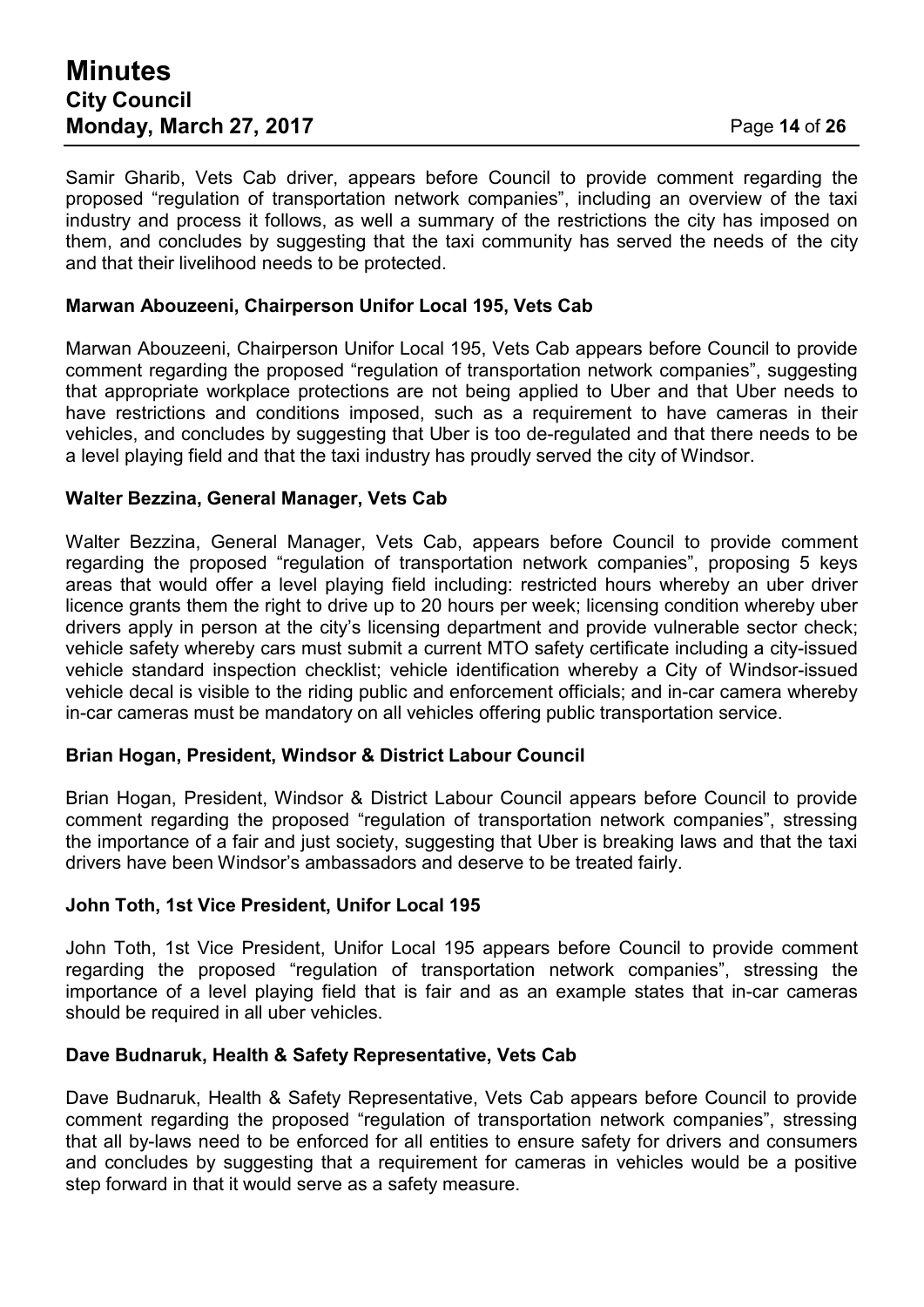#### **Aman Khan, Vets Cab driver**

Aman Khan, Vets Cab driver appears before Council to provide comment regarding the proposed "regulation of transportation network companies", stating opposition to Uber and concludes by suggesting that the issuance of plates needs to be addressed and resolved by Council.

#### **Ramzi Haddad, Vets Cab driver**

Ramzi Haddad, Vets Cab driver appears before Council to provide comment regarding the proposed "regulation of transportation network companies", stating opposition to Uber and concludes by asking why have by-laws in place if the City won't enforce them.

#### **Myron Shulgan, Solicitor representing taxi plate holders**

Myron Shulgan, Solicitor representing taxi plate holders appears before Council to provide comment regarding the proposed "regulation of transportation network companies", stating that it is unfair for the City to change the regulations simply because Uber does not want to follow the rules of the game and that special exemptions should not be granted to them.

#### **Jessie Simonetti, representing CUPE Council**

Jessie Simonetti, representing CUPE Council appears before City Council to provide comment regarding the proposed "regulation of transportation network companies", stating that it is unfair for the City to open the door to lax standards and thus create an unfair/uneven playing field, at the detriment of the taxi industry.

#### **Mohammad Kashash, plate holder, Vets Cab driver**

Mohammad Kashash, plate holder, Vets Cab driver appears before Council to provide comment regarding the proposed "regulation of transportation network companies", stating that rules and regulations should be respected and Uber should have to abide by the by-laws in place.

#### **Imad Alhasan, plate holder, Vets Cab driver**

Imad Alhasan, plate holder, Vets Cab driver appears before Council to provide comment regarding the proposed "regulation of transportation network companies", suggesting that Uber needs to follow the by-laws, thus creating a fair level playing field for everyone.

#### **Patrick Hannon**

Patrick Hannon appears before Council to provide comment regarding the proposed "regulation of transportation network companies", requesting that Council maintain a level playing field for all parties, as regulations are put in place to protect the public, and protective measures such as the requirement for in-car cameras serve as a valuable health and safety tool, and concludes by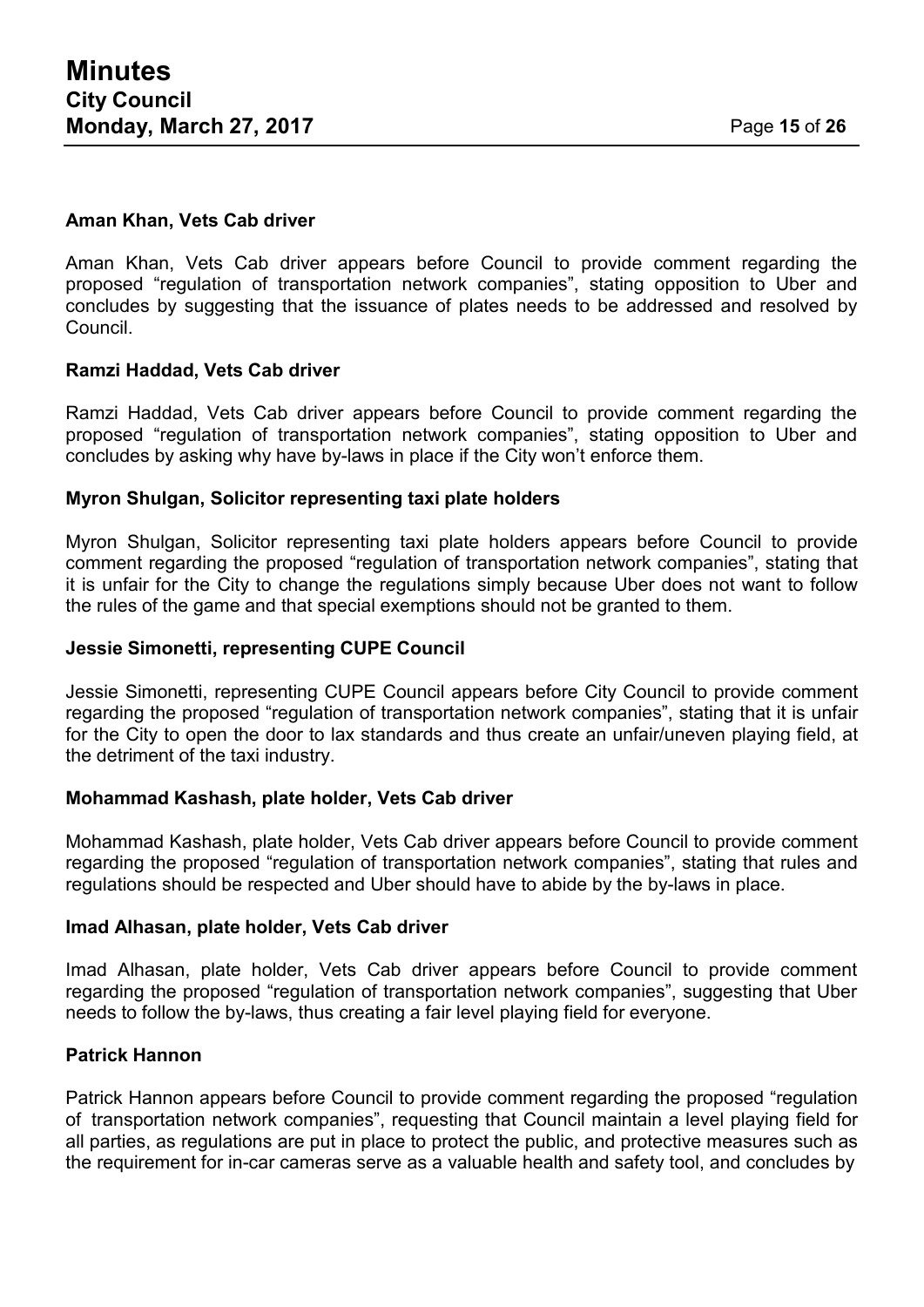# **Minutes City Council Monday, March 27, 2017** Page **16** of **26**

suggesting that certain segments of the population such as seniors might not be able to afford devices with data packages and apps to access transportation services.

### **Jay Abddoulrahmanpour, Canadian Checker Cab**

Jay Abddoulrahmanpour, Canadian Checker Cab appears before Council to provide comment regarding the proposed "regulation of transportation network companies", stating support for the taxi cab community, and suggests that for the past year, the city has failed to enforce the subject by-laws, thus giving Uber unfair and unlimited powers, and concludes by requesting that Council consider issuing an additional 20 plates in order for the taxi industry to stay in business.

#### **Misbahol Mishu Kabir, plate holder, Vets Cab driver**

Misbahol Mishu Kabir, plate holder, Vets Cab driver, appears before Council to provide comment regarding the proposed "regulation of transportation network companies", to state simply that Uber should be compelled to comply with all city by-laws and regulations and thus maintain a fair and level playing field for everyone.

#### **Gerry Farnham, President of Unifor Local 195**

Gerry Farnham, President of Unifor Local 195, appears before Council to provide comment regarding the proposed "regulation of transportation network companies", suggesting that Uber currently has an unfair playing field as it is similar enough to the taxi cab industry and should be adhering to the subject by-laws and regulations, which should be enforced upon them, and concludes by suggesting that the idea of opening more plates up to the taxi industry would not help in this situation.

Moved by: Councillor Gignac Seconded by: Coucnillor Bortolin

That in accordance with Section 3.5 of the Procedure By-law, the time of the meeting **BE EXTENDED** beyond 11:00 o'clock p.m. to permit the continuation of the agenda. Carried unanimously at 10:55 o'clock p.m.

Moved by: Councillor Gignac Seconded by: Councillor Elliott

Decision Number: CR180/2017 ETPS 446

- 1. THAT the report of the City Clerk/Licence Commissioner dated November 8, 2016, entitled "Regulation of Transportation Network Companies Study – Final Review and Recommendations" **BE RECEIVED**;
- 2. THAT the following recommendations **BE ADOPTED**:
	- I. That in order to regulate TNCs, By-law 137-2007 be amended to allow for the following: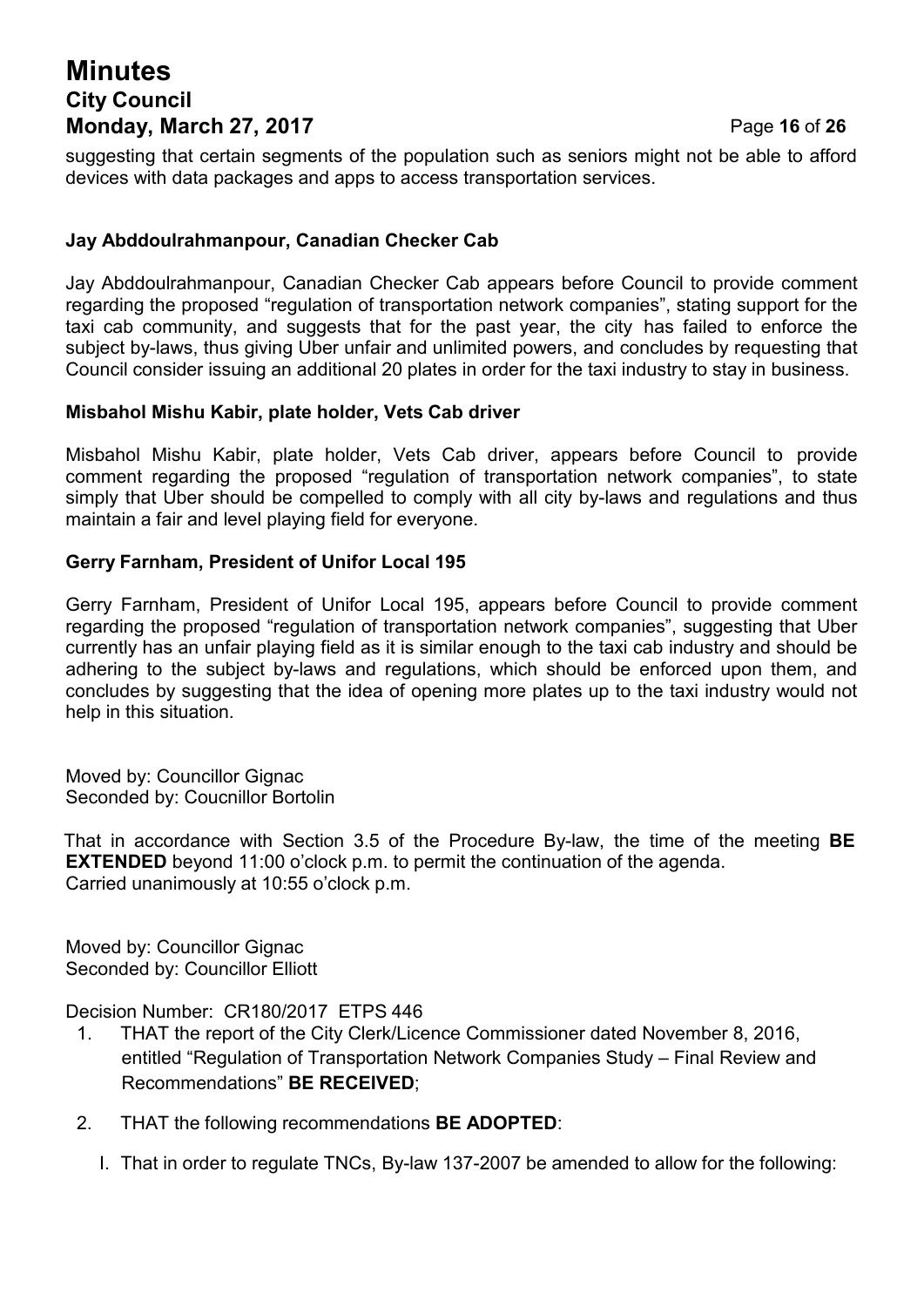# **Minutes City Council Monday, March 27, 2017 Page 17 of 26**

- a. A new licensing category for TNCs which will include all services provided by the TNC via the TNC Application available over smart phones and that the TNC be obliged to provide the City with formal notice when new service types are offered under the umbrella of the TNC App;
- b. All TNCs must obtain a licence from the City to operate and pay an annual licensing fee based on the number of vehicles which they operate/dispatch together with a fee per trip taken by TNC vehicles. The fees shall be set in an amount which will allow the municipality to achieve full cost recovery for the administration and enforcement of the licensing regime for TNCs;
- c. TNCs be bound to provide operational data, such as background record checks of drivers, vehicle inspection records, trip sheets and proof of insurance;
- d. TNCs be required to maintain a complaints system to be made available to the City;
- e. TNCs be required to provide their own internal arbitration system for driver behaviour (except where this is in contravention or over ridden by existing legislation);
- f. TNCs be held liable for any falsification, misrepresentation or erroneous statements made in any application to which it is a party or acting as a representative and to be subject to fines and potential suspension or removal of rights for any breaches in this regard;
- g. No limit to be placed on the number of TNC vehicles that may operate in Windsor;
- h. TNC Vehicles may not accept cash payments;
- i. TNC Vehicles may not accept street hail fares and may not pick up at any taxi stand;
- j. TNC Vehicle drivers be required to pass criminal record checks and have an acceptable insurance policy. These documents may be collected and maintained by the TNC, subject to " at-will" inspection by the City;
- k. TNC drivers be required to produce and display their TNC documentation stored on the TNC app upon demand by any officer authorized to enforce the by-law;
- l. TNC Drivers be required to undertake a training course, which may be provided by a third party such as the TNC, specific to the handling of passengers, sensitivity towards diversity and accessibility and providing assistance to passengers;
- m. TNC Vehicles be required to be tested and certified for safety to the standard currently existing in the By-law, on an annual basis, which may be undertaken by a third party such as the TNC. The documents verifying this requirement may be collected and maintained by the TNC, subject to " at-will" inspection by the City;
- n. TNC Vehicles must prominently display signage indicating that it is a TNC company and the name of the company, which may be in the form a removable decal;
- o. TNC Drivers be required to maintain accurate trip records and make these available to the City, police or other law enforcement agency upon demand;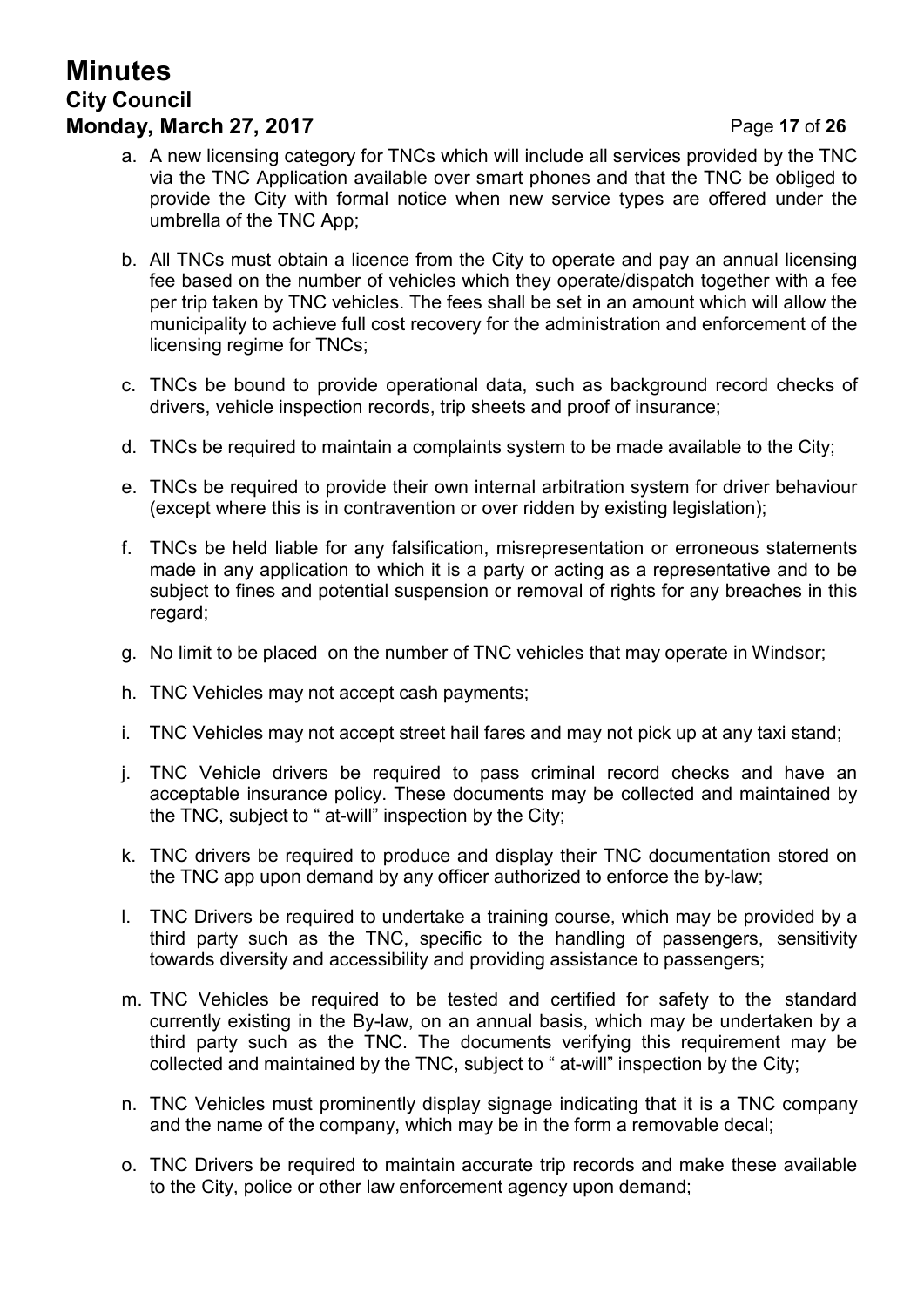# **Minutes City Council Monday, March 27, 2017** Page **18** of **26**

- p. With respect to pricing, that the TNC be allowed to determine the pricing level based on market conditions provided that the price for each trip is published, transparent and accepted by the Passenger prior to the trip being made.
- II. That the following recommendations **BE INSTITUTED** with respect to taxis:
	- a. No changes be made to the current number of taxis licensed in the City of Windsor;
	- b. Existing requirements for the driver training course be maintained but that the requirement for separate proof of English language proficiency, over and above successful completion of the training course, be eliminated;
	- c. That taxicab brokers be allowed to surcharge or offer a discount at the end of any fare measured on the taxicab meter provided that their rates are displayed in the taxicab and filed previously with the Licence Commissioner;
	- d. That a taxi licensing fee review be conducted;
	- e. That the age of the vehicles for both x class vehicles, and taxi cabs **MOVE** from 8 years to 10 years old across the board and the requirement for MTO safety inspections be as follows: annual inspection for a vehicle that is up to 5 years old; and semi-annually for vehicles 6 to 10 years old, across the board; and
	- f. That Administration be directed to work with the taxi industry to revise the requirements for the type of security cameras that must be installed in taxi vehicles in order to meet the needs of the industry;
	- g. Administration be directed to enter discussions with the taxi industry on the use of soft meters;
	- h. That the restrictions in place for transferring taxi plates should be changed to allow a taxi driver with one year experience to be eligible to hold a plate;
	- i. That the current allowable term for the lease of a taxi plate be amended to 5 years from the current 2 years; and
	- j. That Administration be directed to enter discussions with the industry stakeholders regarding the treatment of accessible taxicab plates and to report back regarding any recommended amendments to the by-law in this regard.
- III. That with respect to the standard for background checks, the same requirement **BE PUT IN PLACE** for TNC, Taxi and Livery drivers, being:
	- a. The current vulnerable sector check (That a vulnerable sector police record check **BE REQUIRED** for TNC, Taxi and Livery drivers to be completed in the municipality in which the driver resides in);
- 3. THAT Administration **DRAFT** the amendments necessary to By-law 137-2007 in order to effect the recommendations listed in item 2 for final approval by City Council; and,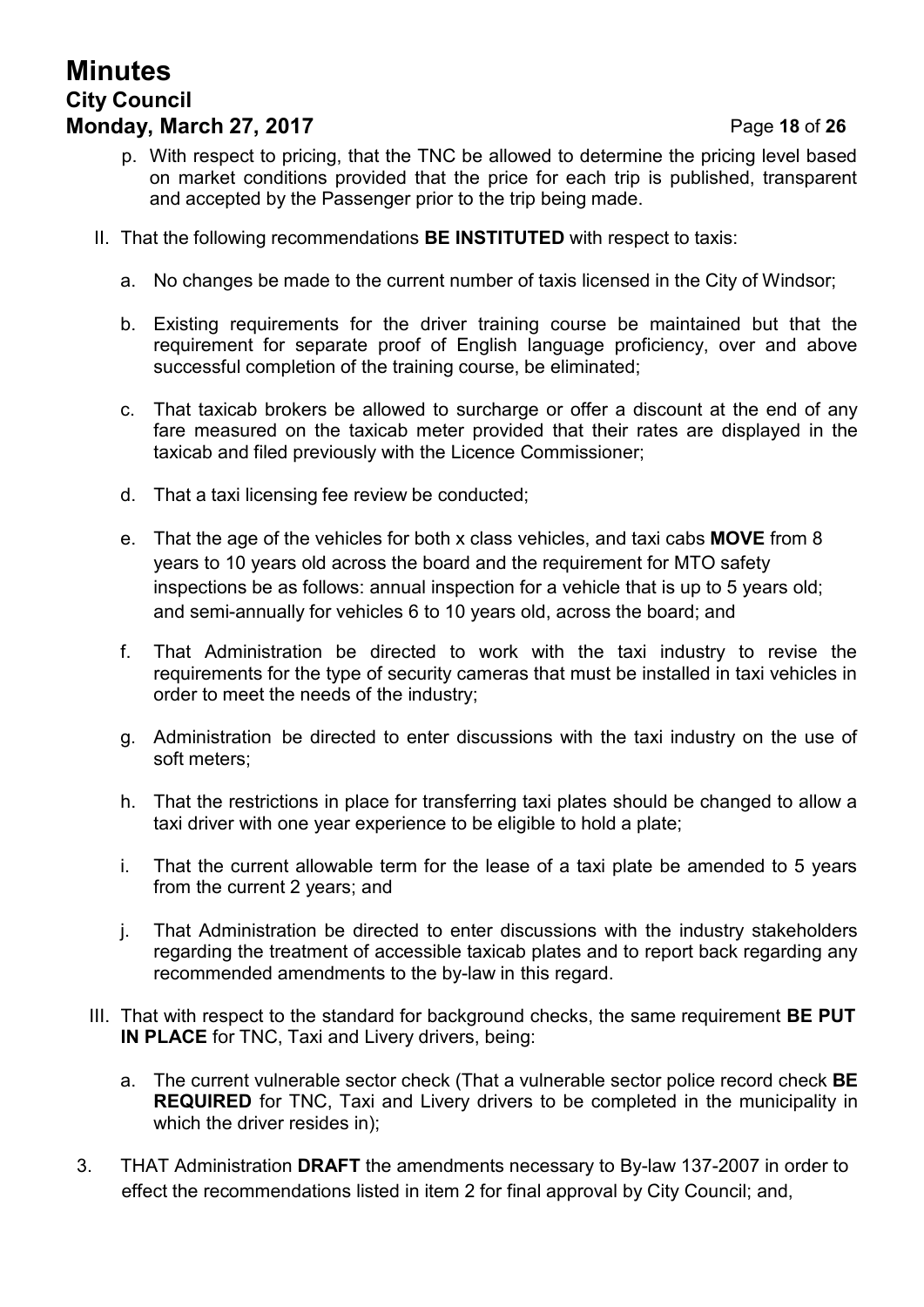# **Minutes City Council Monday, March 27, 2017** Page **19** of **26**

- 4. That the regulatory regime for TNC's **BE REVIEWED** after twelve months of operation and that any required amendments be brought to City Council for consideration (including whether it's an adjustment in the licensing fee structure and/or one that would apply to cameras being suggested as a result of the data collected); and further,
- 5. That the transport of Special needs students to **BE DELIVERED** by taxi cabs only; and,
- 6. That Administration **BE DIRECTED** to work with the taxi industry and to bring a report to Council directly with recommendations regarding the release of additional plates to the industry; and,
- 7. That a provision **BE INCLUDED** in the by-law that would allow the taxi cab industry to also collect driver information with respect to licensing and to submit to the city subject to any necessary audit requirements.

#### Carried.

Councillor Francis discloses an interest and abstains from voting on items 10.2 and 10.3.

At the request of Councillor Gignac a recorded vote is taken on this matter.

Aye votes: Councillors Gignac, Elliott, Sleiman, Borrelli, Marra, Payne, Bortolin, Kusmierczyk and Mayor Dilkens. Nay votes: Councillor Holt. Abstain: Councillor Francis. Absent: None

Moved by: Councillor Marra Seconded by: Councillor Borrelli

That any vehicles licensed through the newly-adopted TNC regulations also INCLUDE a stipulation that requires in-car security cameras.

Moved by: Councillor Elliott Seconded by: Councillor Sleiman

That the following proposed motion by Councillor Marra put forward at the March 27, 2017 meeting of Council BE DEFERRED for 12 months to allow for data to be collected and reported to Council:

That any vehicles licensed through the newly-adopted TNC regulations also INCLUDE a stipulation that require in-car cameras.

The motion is **put** and is **lost** due to an equality of votes.

Aye votes: Councillors Elliott, Sleiman, Gignac, Payne and Mayor Dilkens. Nay votes: Councillors Holt, Kusmierczyk, Marra, Borrelli and Bortolin. Abstain: Councillor Francis Absent: None.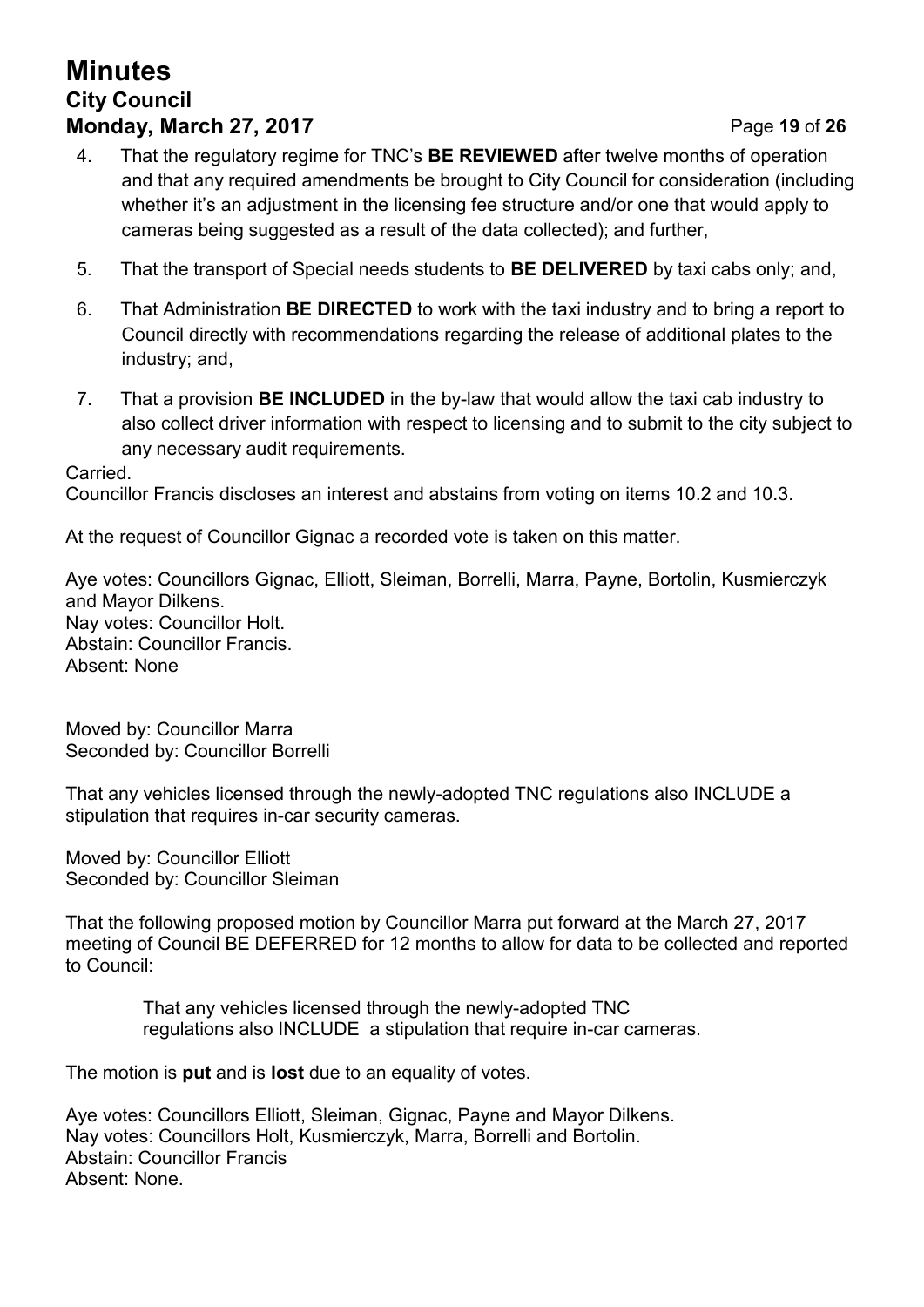# **Minutes City Council Monday, March 27, 2017** Page **20** of **26**

Moved by: Councillor Marra Seconded by: Councillor Borrelli

That any vehicles licensed through the newly-adopted TNC regulations also INCLUDE a stipulation that requires in-car security cameras.

The motion is **put** and is **lost**.

At the request of Councillor Marra, a recorded vote is taken.

Aye votes: Councillors Marra, Borrelli, Bortolin and Holt, Nay votes: Councillors Gignac, Elliott, Sleiman, Payne, Kusmierczyk and Mayor Dilkens. Abstain: Councillor Francis. Absent: None.

> Report Number: S 201/2016 Clerk's File: ACL/12378 10.2

> Report Number: S 170/2016 Clerk's File: ACL/12378 10.3

### **11. REGULAR BUSINESS ITEMS (Non-Consent Items)**

None.

### **12. CONSIDERATION OF COMMITEE REPORTS**

### **12.1 Report of the Special In-Camera Meeting March 27, 2017**

Moved by: Councillor Holt Seconded by: Councillor Kusmierczyk

Decision Number: CR185/2017 That the **Report of the Special in-camera** meeting held March 27, 2017 **BE ADOPTED** as presented. Carried.

Clerk's File: ACO2017

### **12.2 Report of the Striking Committee Meeting March 27, 2017**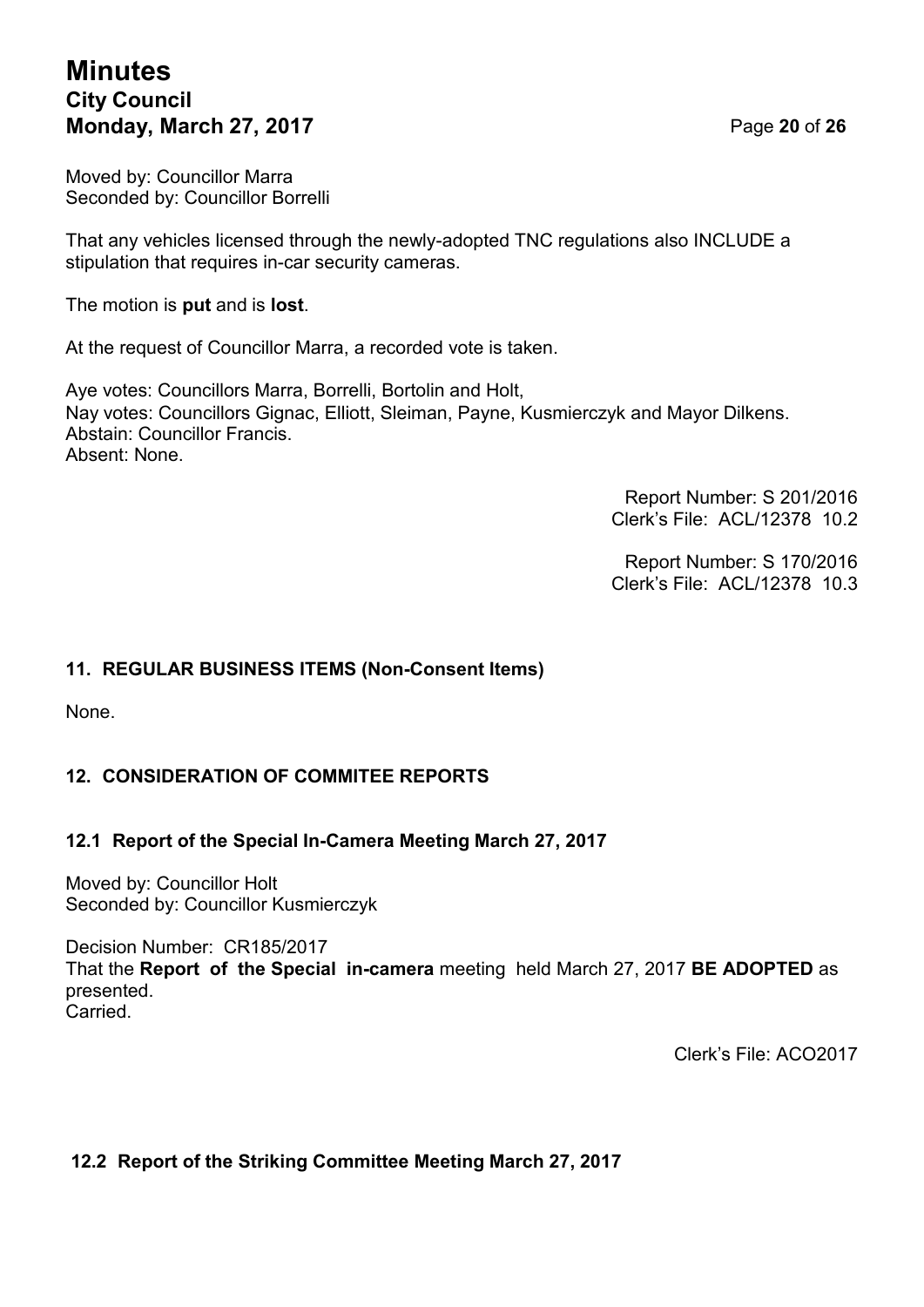# **Minutes City Council Monday, March 27, 2017** Page **21** of **26**

Moved by: Councillor Holt Seconded by: Councillor Kusmierczyk

Decision Number: CR182/2017 That the **Report of the Striking Committee** meeting held March 27, 2017 **BE ADOPTED** as presented. Carried.

Clerk's File: ACO2017

### **13. BY-LAWS (First and Second Reading)**

Moved by: Councillor Marra Seconded by: Councillor Payne

That the following By-laws No. 42-2017 through 52-2017 (inclusive) be introduced and read a first and second time:

**42-2017** A BY-LAW TO ESTABLISH LANDS AS A PUBLIC HIGHWAY KNOWN AS TECUMSEH ROAD EAST, IN THE CITY OF WINDSOR, authorized by CR68/2017, adopted February 6, 2017

**43-2017** A BY-LAW TO FURTHER AMEND BY-LAW 9023 BEING A BY-LAW TO REGULATE VEHICULAR PARKING WITHIN THE LIMITS OF THE CITY OF WINDSOR ON MUNICIPAL STREETS, MUNICIPAL PARKING LOTS AND PRIVATE PROPERTIES, authorized by CAO3846, approved February 24, 2017

**44-2017** A BY-LAW TO RESCIND THE APPOINTMENT OF NATASHA COUVILLON AS DEPUTY CITY TREASURER, authorized by CR87/2017, adopted February 21, 2017

**45-2017** A BY-LAW TO AMEND BY-LAW NUMBER 208-2008, BEING A BY-LAW TO DELEGATE TO ADMINISTRATION THE AUTHORITY TO PROCESS, MAKE DECISIONS ON, AND TO EXECUTE AGREEMENTS FOR CERTAIN MATTERS, authorized by CR88/2017, adopted February 21, 2017

**46-2017** A BY-LAW TO ESTABLISH LANDS AS A PUBLIC HIGHWAY KNOWN AS TECUMSEH ROAD EAST, IN THE CITY OF WINDSOR, authorized by CR76/2011, adopted February 28, 2011

**47-2017** A BY-LAW TO FURTHER AMEND BY-LAW NUMBER 8600 CITED AS THE "CITY OF WINDSOR ZONING BY-LAW", authorized by CR127/2017, adopted March 6, 2017

**48-2017** A BY-LAW TO AMEND BY-LAW NUMBER 392-2002, BEING A BY-LAW TO ESTABLISH AND REQUIRE PAYMENT OF FEES AND CHARGES, authorized by B27-2017, adopted January 23, 2017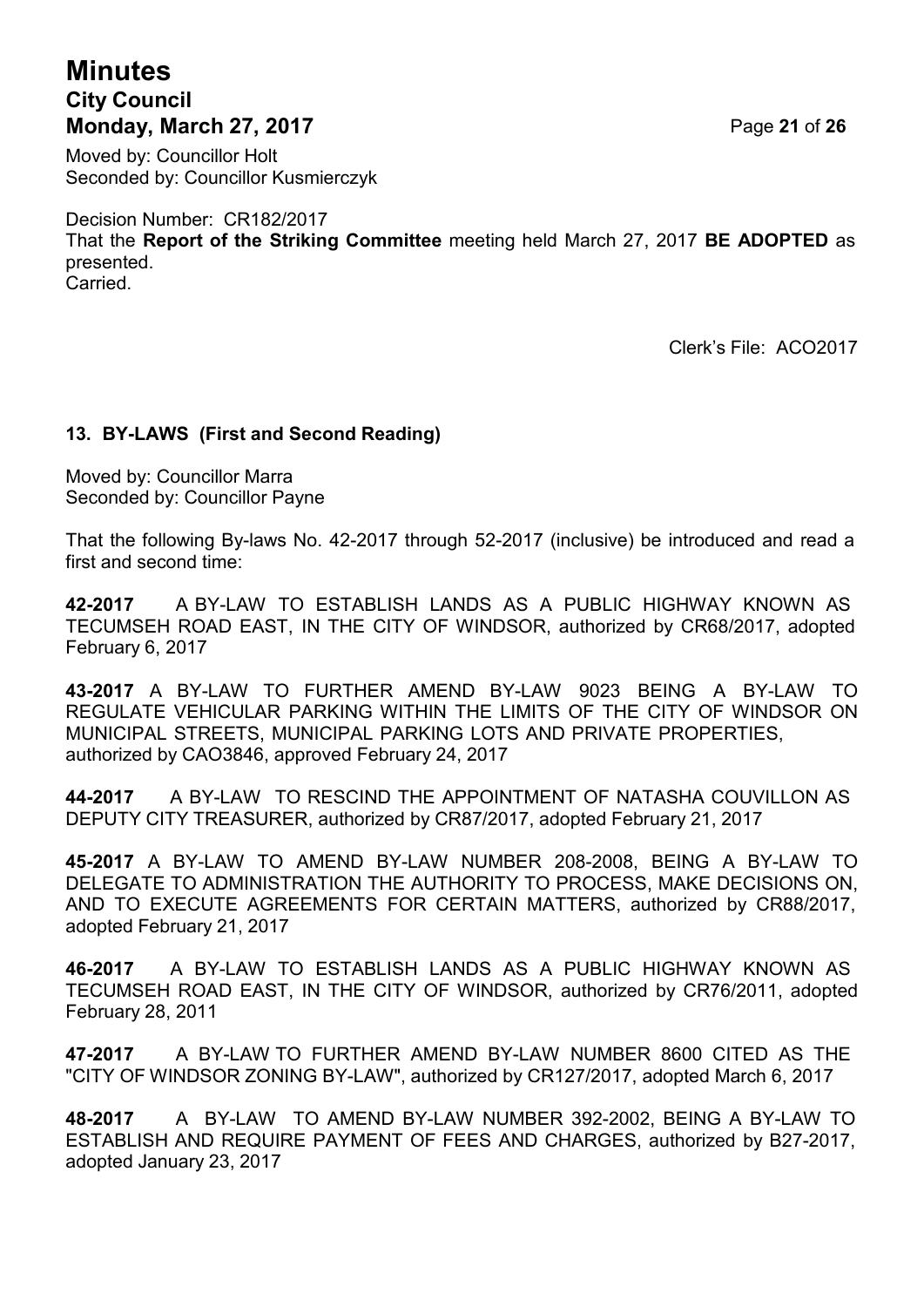# **Minutes City Council Monday, March 27, 2017** Page **22** of **26**

**49-2017** A BY-LAW TO PRESCRIBE A TARIFF OF FEES FOR THE PROCESSING OF PLANNING APPLICATIONS, authorized by B27-2017, adopted January 23, 2017

**50-2017** A BY-LAW TO AMEND BY-LAW 179-2008, BEING A BY-LAW RESPECTING THE ISSUANCE OF VARIOUS PERMITS AND THE SCHEDULING OF INSPECTIONS, authorized by B27-2017, adopted January 23,2017

**51-2017** A BY-LAW TO AUTHORIZE THE CORPORATION OF THE CITY OF WINDSOR TO ENTER INTO EXTENSION AGREEMENTS AND FOR THE CHIEF ADMINISTRATIVE OFFICER AND CLERK TO EXECUTE SUCH AGREEMENTS, authorized by M41-2012, adopted January 23, 2012

**52-2017** A BY-LAW TO CONFIRM PROCEEDINGS OF THE COUNCIL OF THE CORPORATION OF THE CITY OF WINDSOR AT ITS SPECIAL MEETING HELD ON THE TWENTY-SEVENTH DAY OF MARCH, 2017 **Carried** 

### **14. MOVE BACK INTO FORMAL SESSION**

Moved by: Councillor Sleiman Seconded by: Councillor Borrelli

That the Committee of the Whole does now rise and report to Council respecting the business items considered by the Committee:

- 1) Communication Items (as amended)
- 2) Consent Agenda (as amended)
- 3) Items Deferred Items Referred
- 4) Consideration of the Balance of Business Items (as amended)
- 5) Committee Reports (as presented)
- 6) By-laws given first and second readings (as presented)

Carried.

### **15. NOTICES OF MOTION**

None presented.

### **16. THIRD AND FINAL READING OF THE BY-LAWS**

Moved by: Councillor Bortolin Seconded by: Councillor Elliott

That the following By-laws No. 42-2017 through 52-2017 (inclusive), having been read a first and second time be now read a third time and finally passed and that the Mayor and Clerk **BE AUTHORIZED** to sign and seal the same notwithstanding any contrary provision of the Council.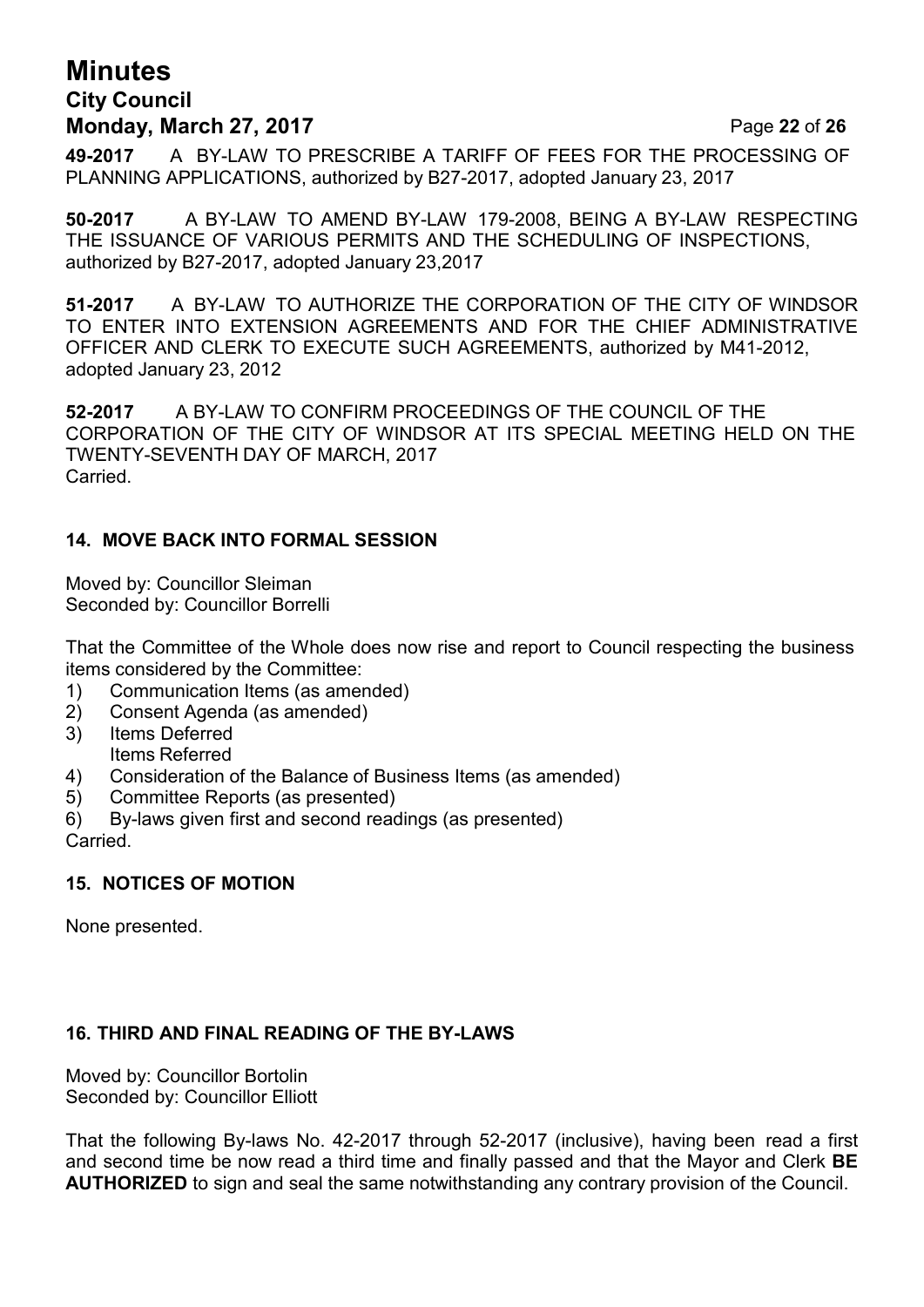**Minutes City Council Monday, March 27, 2017** Page **23** of **26**

Carried.

### **17. PETITIONS**

Moved by: Councillor Francis Seconded by: Councillor Gignac

Decision Number: CR183/2017

That the petition presented by Councillor Elliott from the residents of Lena Avenue and surrounding areas, asking for action on an empty house at 1167 Lena Avenue **BE RECEIVED** by the Clerk and the Clerk **BE DIRECTED** to forward the petition to the Chief Building Official for the purpose of an examination of the requested works or undertakings; and further, that a report **BE PROVIDED** consistent with the direction provided. Carried.

Clerk's File: ACO/12746

#### **18. QUESTION PERIOD**

#### **18.1 CQ14-2017**

Moved by: Councillor Holt Seconded by: Councillor Kusmierczyk

#### Decision Number: CR165/2017

That the following Council Question by Councillor Marra **BE APPROVED**, and that Administration **BE DIRECTED** to proceed with the necessary actions to respond to the Council Question in the form of a written report, consistent with Council's instructions, and in accordance with Section 17.1 of the Procedure By-law 98-2011:

#### CQ14-2017:

#### **Assigned to Community Development & Health Commissioner**

Asks Administration to prepare an information report regarding the sanctuary City movement across Canada. The report should examine the experiences in other cities, such as, Toronto; Vancouver; Hamilton; London and Montreal. I am requesting that Administration consult with stakeholder agencies and service providers in Windsor-Essex such as the Multi Cultural Council; The New Canadian Centre of Excellence and Windsor-Essex Local Immigration Partnership (and others as deemed appropriate).

\*Please note Ryerson University Study on Toronto Sanctuary City Experience published February 2017. Carried.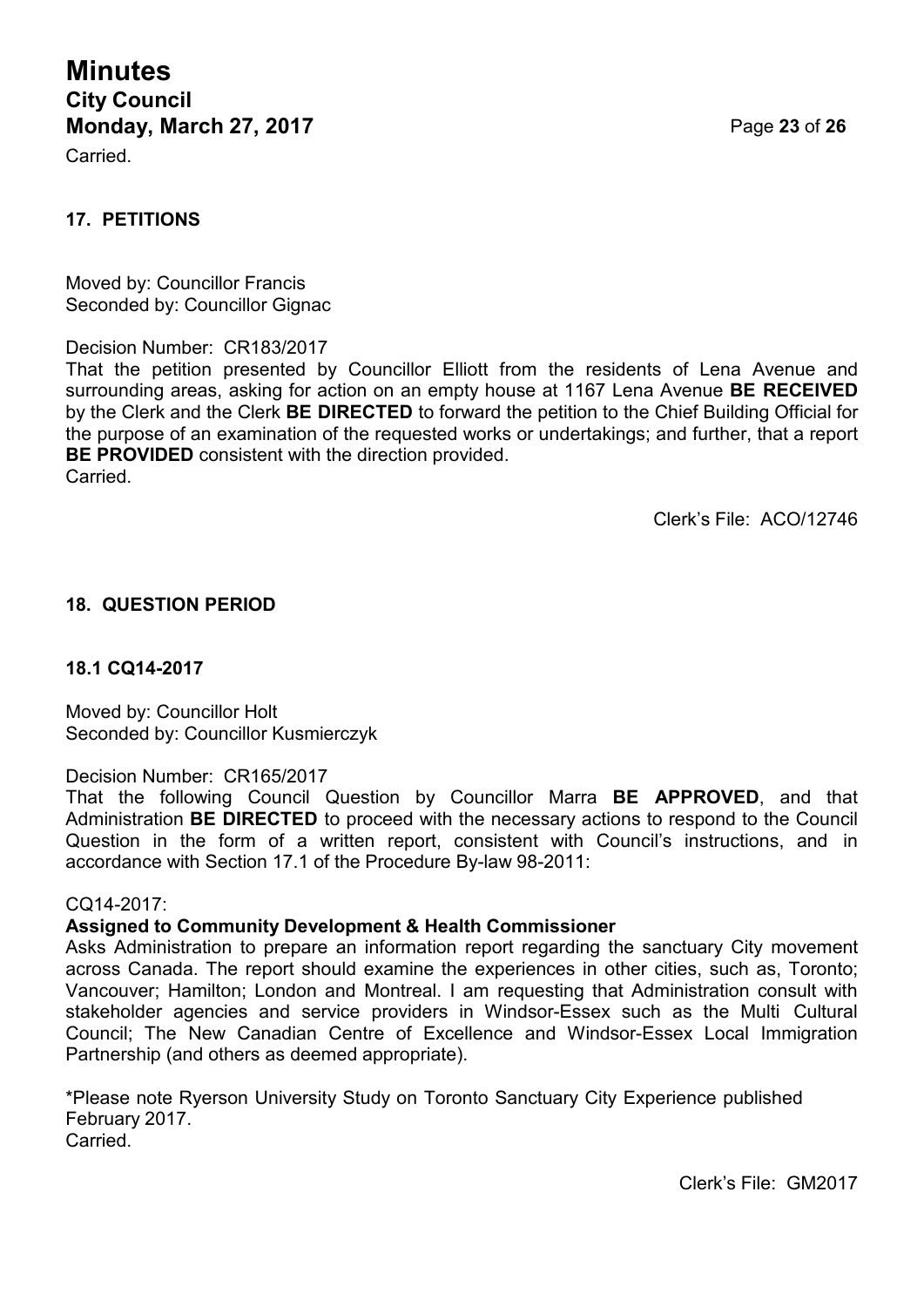### **18.2 CQ15-2017**

Moved by: Councillor Holt Seconded by: Councillor Kusmierczyk

#### Decision Number: CR166/2017

That the following Council Question by Councillor Elliott **BE APPROVED**, and that Administration **BE DIRECTED** to proceed with the necessary actions to respond to the Council Question in the form of a written report, consistent with Council's instructions, and in accordance with Section 17.1 of the Procedure By-law 98-2011:

#### CQ15-2017:

#### **Assigned to City Engineer**

Asks Administration what can be done to alleviate the truck traffic on College Avenue from Huron Line to Prince Road and also from Bloomfield Street. There are no truck signs posted on College at Prince; however trucks are frequently using these corridors through our community more and more. Carried.

Clerk's File: SW2017

#### **21. ADJOURNMENT**

Moved by: Councillor Marra Seconded by: Councillor Payne

That this Council meeting stand adjourned until the next regular meeting of Council or at the call of the Mayor.

Accordingly, the meeting is adjourned at 11:58 o'clock p.m. Carried.

Mayor City Clerk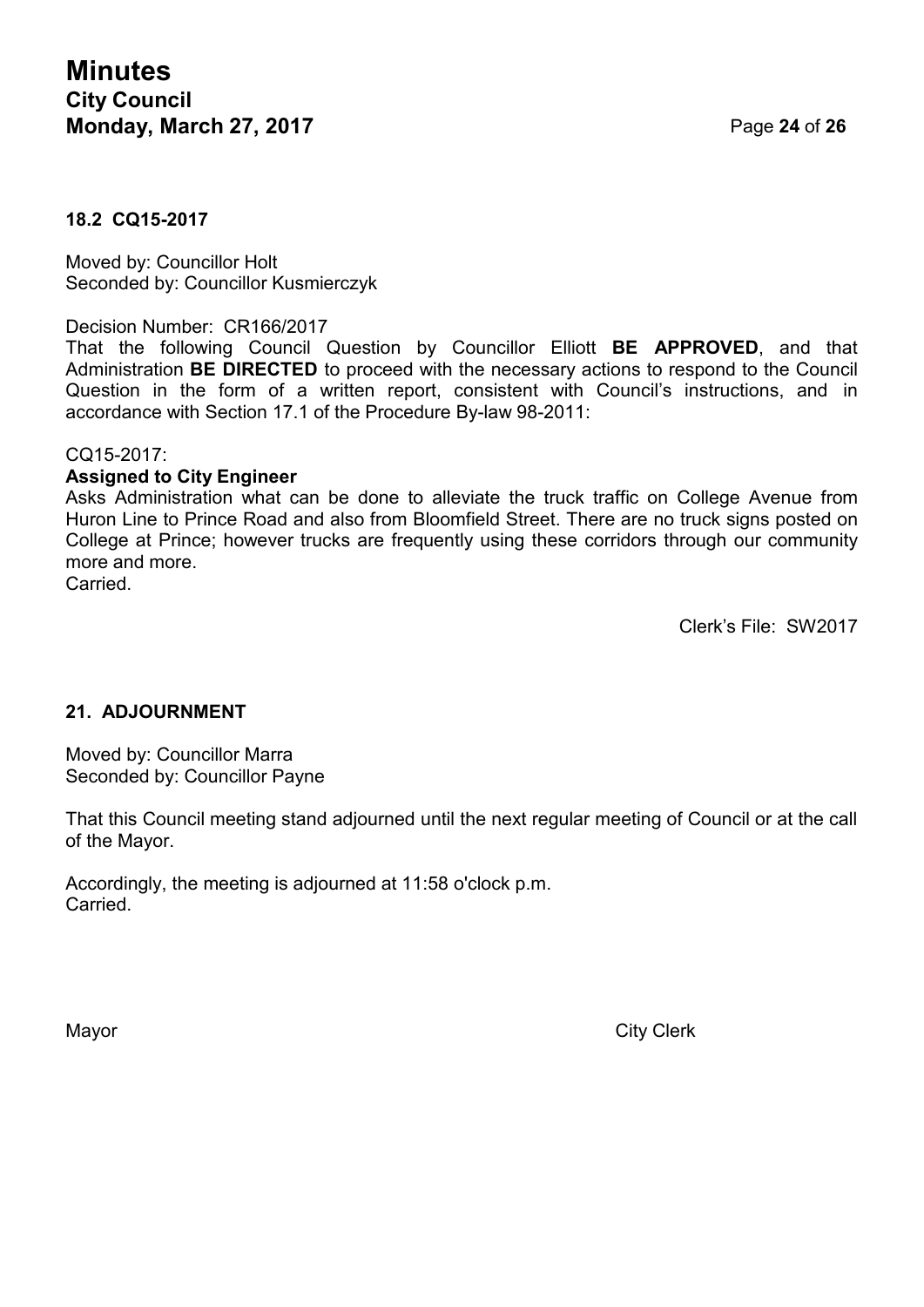# **Minutes City Council**

**Monday, March 27, 2017** Page **25** of **26** Adopted by Council at its meeting held March 27, 2017 (CR182/2017) VC/bm Windsor, Ontario, March 27, 2017

#### **REPORT OF THE STRIKING COMMITTEE of its meeting held March 27, 2017**

#### **PRESENT:** Mayor D. Dilkens Councillor J. Gignac Councillor F. Francis Councillor J. Elliott Councillor H. Payne Councillor E. Sleiman Councillor R. Bortolin Councillor C. Holt Councillor B. Marra Councillor P. Borrelli Councillor I. Kusmierczyk

#### **Also in attendance:**

O. Colucci, Chief Administrative Officer M. Winterton, City Engineer and Corporate Leader Environmental Protection and **Transportation** V. Critchley, City Clerk/Licence Commissioner and Corporate Leader Public Engagement and Human Resources J. Mancina, Chief Financial Officer/City Treasurer and Corporate Leader Finance and Technology S. Askin-Hager, City Solicitor and Corporate Leader Economic Development and Public Safety C. Brown, CEO for YQG and WDTC/Corporate Leader of Transportation **Services** 

#### **Declarations of Pecuniary Interest:**

None declared.

Your Committee submits the following recommendation: